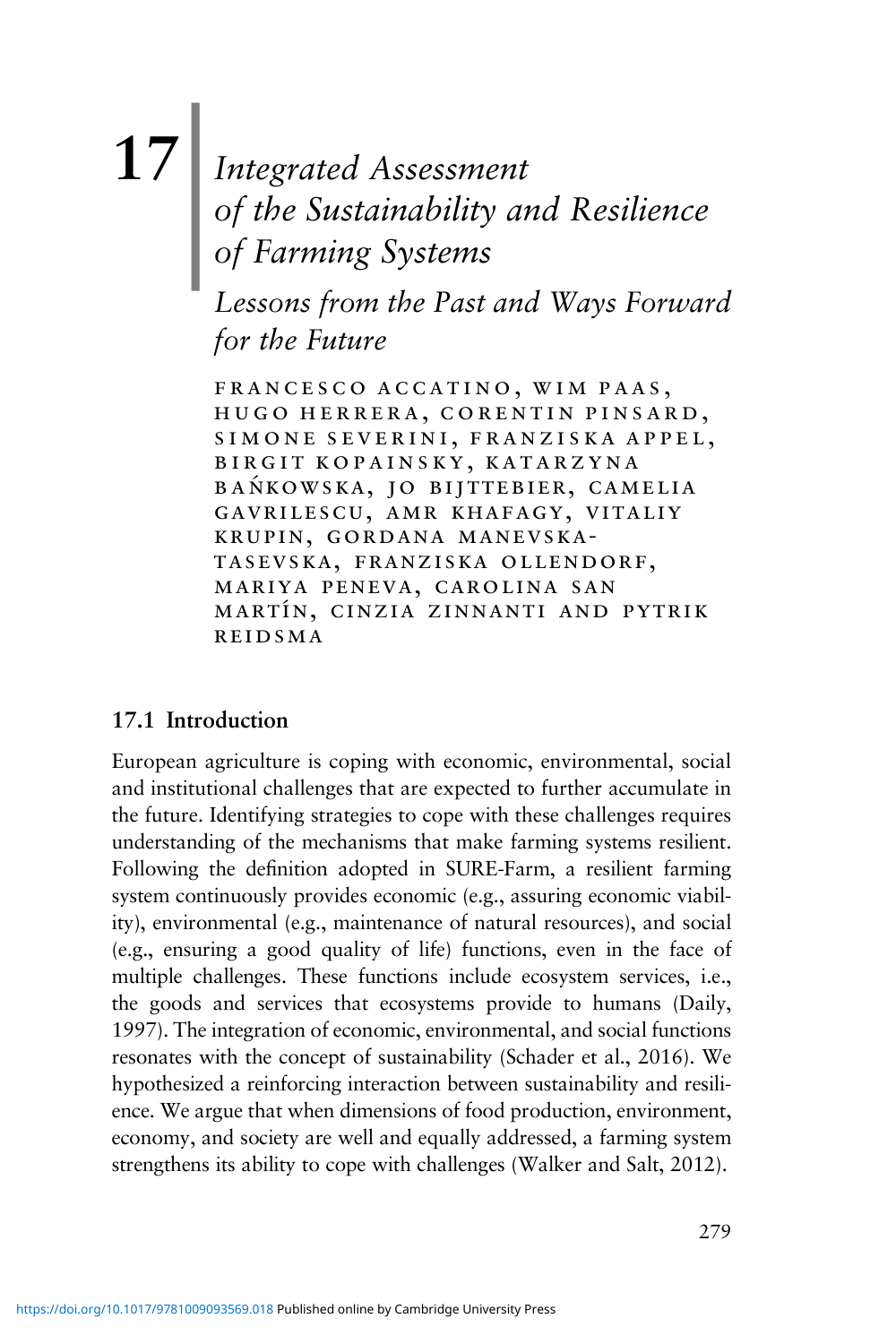We first studied the levels of sustainability and resilience of current European farming systems in the past and present, and used insights derived from this to imagine the future. This has methodological difficulties. First, farming systems consist of multiple technical, ecological, economic, and social elements interacting in a non-linear way (Fischer et al., 2015). We took into account the multi-dimensional aspects of farming systems with an integrated system approach (van Ittersum et al., 2008). We further used the resilience framework of Meuwissen et al. (2019), presented in Chapter 1, to navigate the complex issue of farming systems' sustainability and resilience in five steps: identification of (1) the system, (2) the main challenges, (3) the main functions, (4) the resilience capacities and (5) the main resilience attributes. For operationalizing these steps, we used an Integrated Assessment (IA) (see Rotmans and van Asselt, 1996), consisting of an interdisciplinary mix of qualitative and quantitative methods, involving participatory approaches with stakeholders, models, and data analysis.

Second, Europe presents a wide heterogeneity of farming systems: from extensive ruminant systems in less favoured areas to intensive systems relying on feed imports; from integrated crop-livestock systems to monocultures. We selected eleven case studies with different characteristics in terms of geographic location, typology (arable, livestock, permanent crops, mixed crop-livestock), social, economic and historical context. Although not completely representative of Europe's farming system heterogeneity, the selection of eleven different farming systems supported the generalization of results and the formulation of policy recommendations. In the chapter, these case studies are referred to with abbreviations: arable system in Bulgaria (BG-Arable), mixed and arable system in Germany (DE-Mixed&Arable), arable system in the United Kingdom (UK-Arable), dairy system Belgium (BE-Dairy), extensive beef cattle system in France (FR-Beef ), extensive sheep system in Spain (ES-Sheep), horticulture system in Poland (PL-Horticulture), hazelnut system in Italy (IT-Hazelnut), starch potato system in the Netherlands (NL-Arable), mixed smallholder farms system in Romania (RO-Mixed) and poultry system in Sweden (SE-Poultry).

In this chapter, we present an assessment of the eleven SURE-Farm case studies aimed at exploring linkages between sustainability and resilience. The narrative is primarily based on a selection of methods that allow for comparisons across case studies. Generalizable findings are given priority over farming-system-specific details. These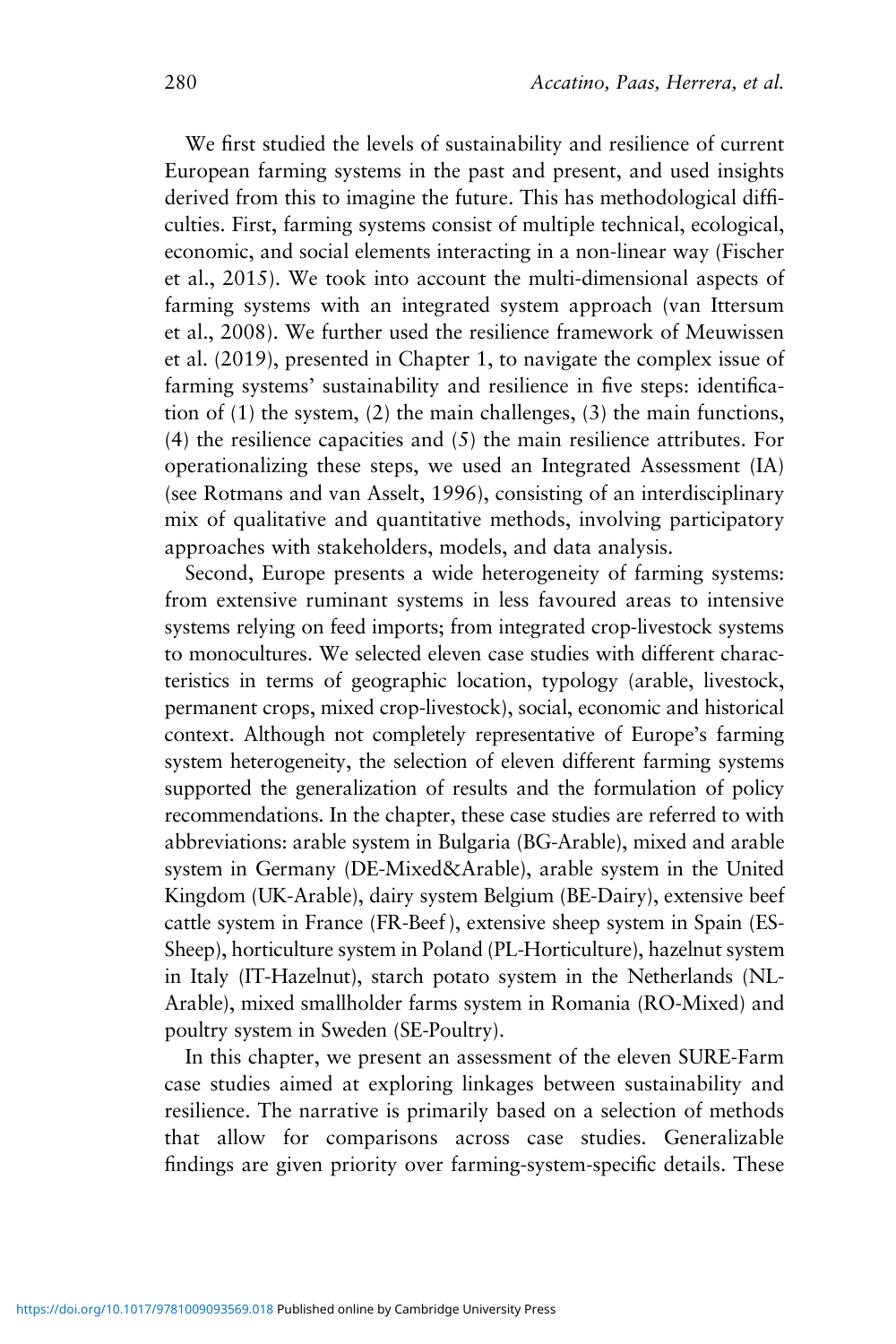details can be found in the case study chapters (Chapters 6–16) and in SURE-Farm deliverables (Paas et al., 2019; Reidsma et al., 2019; Accatino et al., 2020).

### **17.2 Contribution of Qualitative and Quantitative Methods to Resilience Assessment**

In this section, we present how the three steps of the resilience assessment framework presented in Chapter 1 were operationalized: (i) identifying the key challenges that could impede the ability of the farming systems to deliver the desired functions, (ii) assessing the importance and performance of the functions provided by the farming systems, (iii) investigating the resilience-enhancing attributes, i.e., the characteristics of the systems that are likely to enhance resilience.

#### *17.2.1 A Toolbox for Resilience Assessment*

In SURE-Farm we assembled an IA toolbox with complementary qualitative and quantitative methods (see Herrera et al., 2018). The qualitative methods consisted of two participatory workshops with representatives of different stakeholder groups (e.g., farmers, food chain actors, NGOs, government) and were conducted in each farming system. The first workshop (FoPIA-SURE-Farm 1; Paas et al., 2019, 2021a) was focused on the resilience of current systems: we assessed the main challenges, the perceived importance and performance of functions, the strategies adopted to cope with past challenges, and the resilience attributes. The second workshop (FoPIA-SURE-Farm 2; Accatino et al., 2020; Paas et al., 2021b; 2021c) was focused on the resilience of future, hypothetical, systems. The quantitative methods included the assessment of current and future ecosystem services based on data and models and the simulation of farming system behavior based on system dynamics modelling.

#### *17.2.2 Assessing Challenges (Resilience to What)*

During the activities of the SURE-Farm projects (participatory workshops, focus groups, interviews), we identified and discussed key challenges in interaction with stakeholders in the case studies. For future resilience we assessed in interaction with stakeholders the closeness of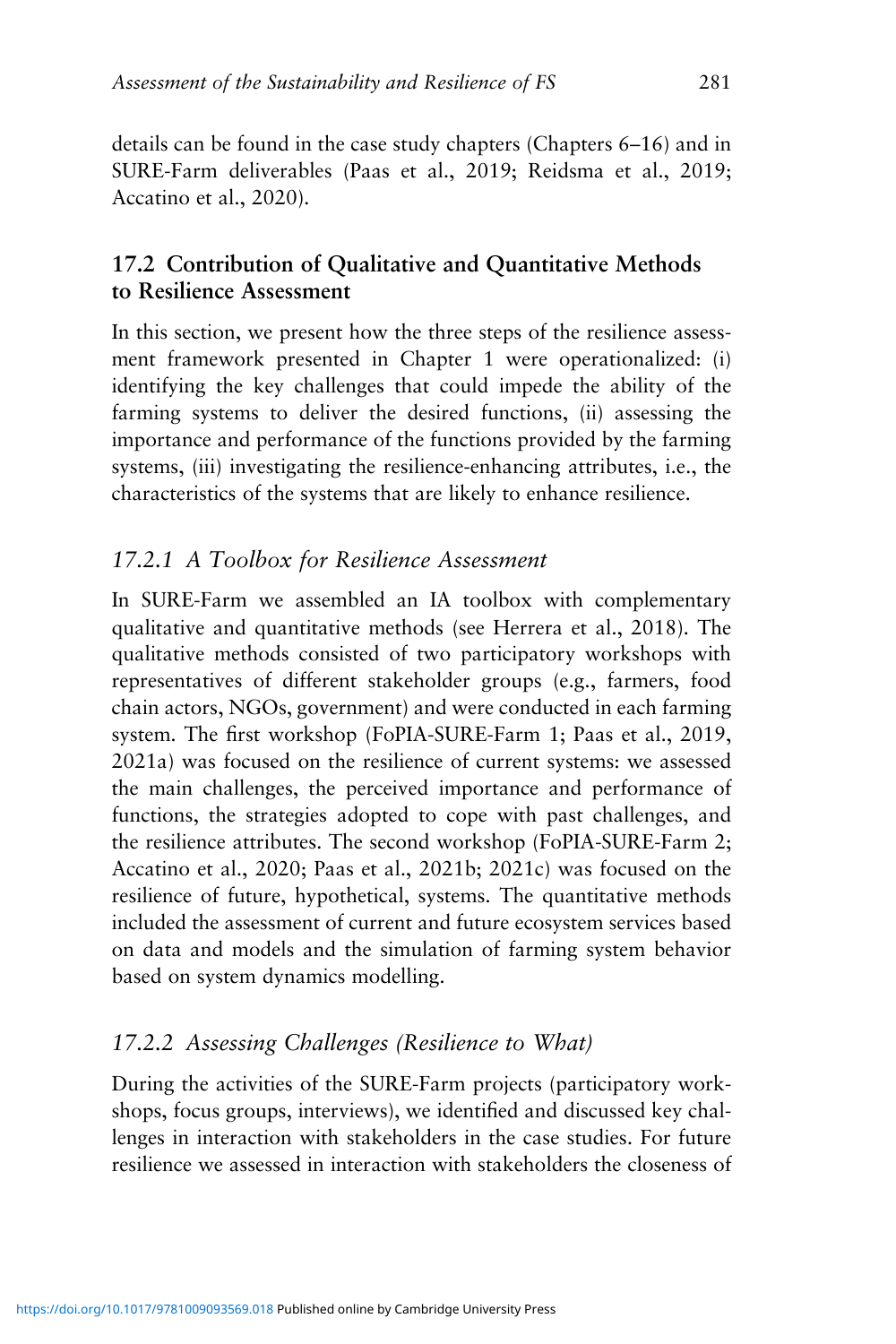the most important challenges to critical thresholds, whose exceedance would have a drastic impact on farming system functioning. This assessment was done in all case studies except two (BE-Dairy and FR-Beef, due to the COVID-19 crisis). Closeness of challenges to critical threshold was classified into 'not close', 'somewhat close', 'close', and 'at or beyond'.

#### *17.2.3 Assessing Functions (Resilience for Which Purpose)*

Eight farming system functions were identified and categorized as providing private or public goods. The provision of private goods includes (1) producing food, (2) producing other bio-based resources, (3) ensuring economic viability and (4) providing quality of life for people involved in farming. The provision of public goods includes (1) maintaining natural resources (2) maintaining biodiversity in good condition, (3) ensuring animal welfare and (4) ensuring that rural areas are attractive places for residence and tourism. In participatory workshops, stakeholders were asked to individually assess the importance and performance of the eight functions. Importance was assessed by letting stakeholders divide 100 points over the functions. Assessing performance was based on stakeholders' scores on a scale: (1) very low, (2) low, (3) moderate, (4) good and (5) very good performance.

The participatory assessment of functions was complemented with an ecosystem services assessment based on quantitative data, mostly related to the biophysical components of the system. For ecosystem services, the considered private goods were food crop production, fodder crop production, energy crop production, grazing livestock density, and timber removal. The considered public goods were carbon storage, habitat quality, atmospheric pollutant deposition, topsoil organic matter concentration, relative pollination potential, recreation potential, soil erosion control, and water retention. The assessment was based on gridded ecosystem service maps at the European scale made publicly available by the Joint Research Centre of the European Commission (see Maes et al., 2015). We calculated the average grid value of the ecosystem services in the farming systems as well as in the sub-national regions surrounding them (Nomenclature of Territorial Units for Statistics 3; NUTS 3). This allowed for comparing each farming system with the surrounding region in terms of ecosystem service provision.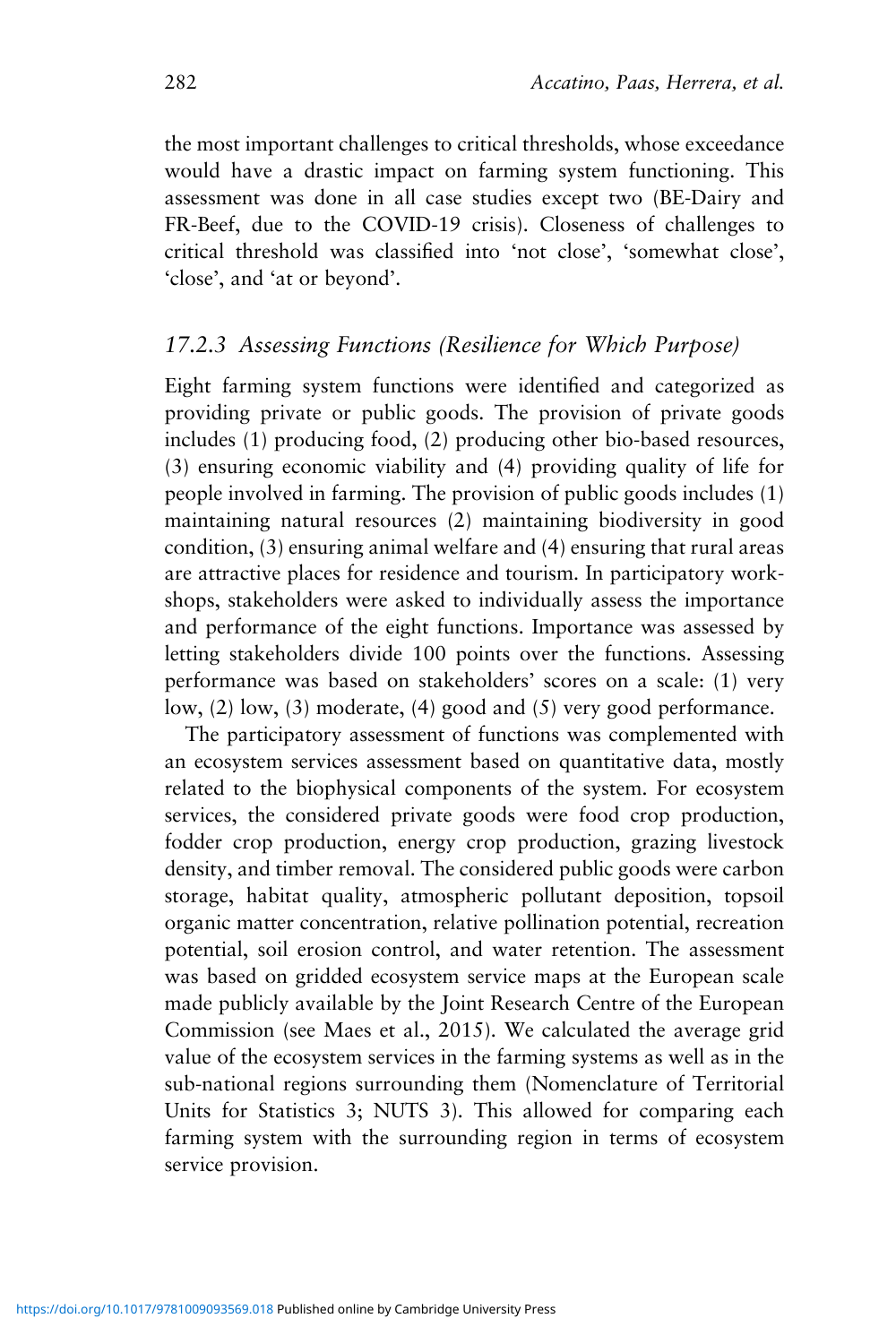In order to explore future sustainability and resilience, stakeholders were asked to determine critical thresholds for main challenges, functions, and resilience attributes, and, next, assess system performance in case critical thresholds would be exceeded (Accatino et al., 2020; Paas et al., 2021b; 2021c). Impacts on performance were classified as strongly negative  $(-2)$ , moderately negative  $(-1)$ , no trend  $(0)$ , moderately positive  $(+1)$ , and strongly positive developments  $(+2)$ . As a baseline reference, researchers also assessed the development of farming system performance based on current levels and trends of functions and resilience attributes. Subsequently, stakeholders identified possible alternative configurations of the farming systems. Alternative systems were generated based on individual input and elaborated in small group discussions of three to eight stakeholders moderated by a researcher. In these discussions, stakeholders were invited to elaborate how an alternative system would perform regarding system functions and resilience attributes.

The assessment of future systems was completed with system dynamics modelling, which is based on a causal-loop diagram able to represent the cause–effect relationship present in the farming systems (Richardson, 2011). The advantage of this approach is that causeeffect relationships can be mapped coherently, which is otherwise challenging during a participatory assessment due to the limits of mental capabilities of researchers and stakeholders (e.g., bounded reality). Therefore, in a sense, the modelling approach can extend the reach of our mind (Sterman, 2000).

### *17.2.4 Assessing Resilience Attributes (What Enhances Resilience)*

Resilience attributes are characteristics of the farming system or its surrounding environment which enhance resilience (Cabell and Oelofse, 2012; Paas et al. 2021a; see a complete list in Chapter 1). An example of a resilience attribute is 'ecologically self-regulated' which promotes resilience because it is argued that a system relying on natural regulation processes is more likely to withstand shocks due to input shortage. Based on input from FoPIA-SURE-Farm workshops, we assessed the presence of resilience attributes in the farming systems by looking at the strategies that farming system actors have already adopted and the strategies that are proposed to realize potential future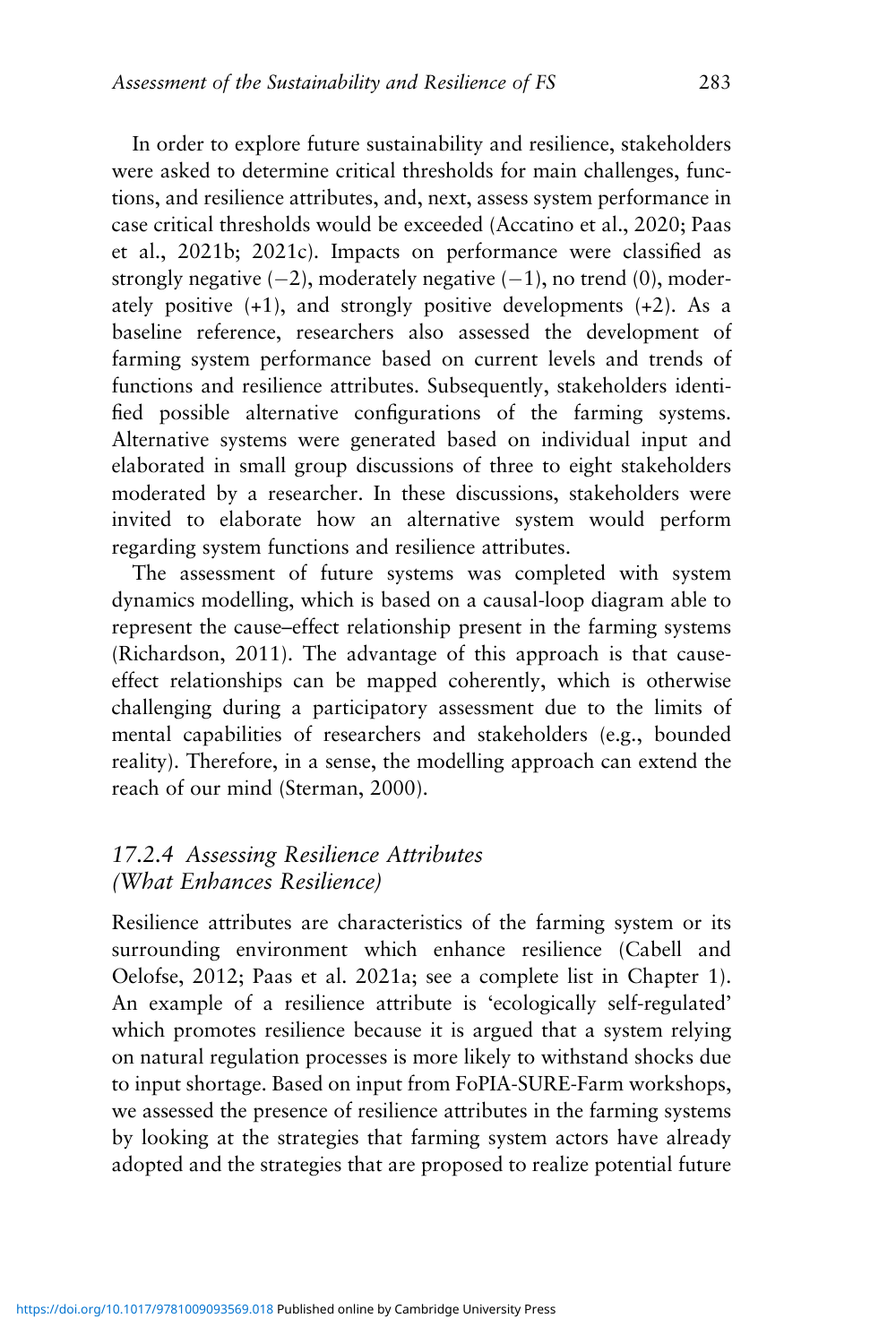systems. Strategies are linked to resilience attributes (see Reidsma et al., 2020a) as we argue that a strategy can be seen as a concrete example of supporting a certain resilience attribute. For example, if farmers aim to diversify their production, they are supporting the attribute 'functional diversity'. In this chapter we specifically reflect on those resilience attributes that were supported in the past and those that are likely to be supported in potential future systems. In addition to this, we used system dynamics to explore the relationships between functions and resilience attributes. Based on the results of the participatory workshops we built causal-loop diagrams, describing cause–effect relationships among system components, including system functions and resilience attributes. More details are available in Reidsma et al. (2020a).

#### **17.3 Challenges of Farming Systems**

The studied farming systems face a wide array of challenges in the environmental, economic, social and institutional domain (Table 17.1). Some challenges were common to a large number of farming systems, while other challenges were context dependent. Stakeholders perceived that some challenges were close to or have even already exceeded critical thresholds. It should be noted, however, that the actual position of critical thresholds may be different from the perceived position. In any case, a challenge whose intensity is perceived to be beyond a critical threshold needs to be regarded as of particular concern.

Low profitability and price volatility were identified as an economic challenge for all the farming systems. In addition, in some farming systems, low profitability was marked as close to or beyond critical thresholds. It was linked to context-specific factors: low margins (DE-Arable&Mixed), high production and labour costs (ES-Sheep), competition with foreign markets (FR-Beef, IT-Hazelnut, RO-Mixed), and possible production failures (SE-Poultry). In BE-Dairy low profitability was caused by a combination of increasing costs and high price volatility due to market liberalization. Specific economic challenges regarded the Russian embargo in PL-Horticulture and BG-Arable, and the weak position of the farmers in the value chain (IT-Hazelnut, FR-Beef, RO-Mixed).

Climate change was the environmental challenge mentioned in all case studies, and manifested itself in different ways: increasing drought frequency and changing rainfall patterns, harming grassland and crop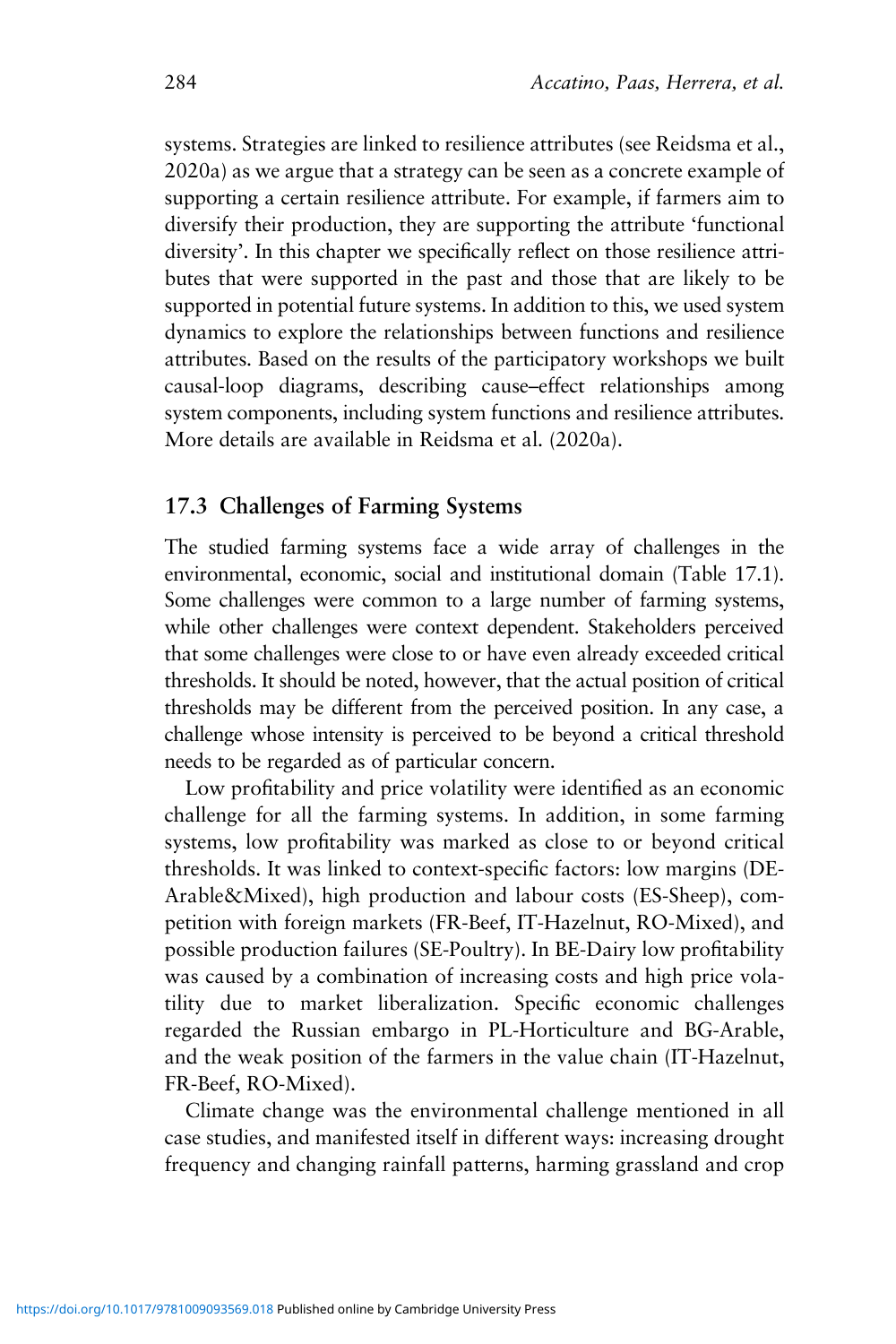| Type          | Challenge                                    | $BG-$<br>Arable | DE-<br>Mixed&Arable | UK-<br>Arable | BE-<br>Dairy | FR-<br>Beef  | ES-<br>Sheep | PL-<br>Horticulture | $\operatorname{IT}$ -<br>Hazelnuts | $NL-$<br>Arable | $RO-$<br>Mixed | SE-<br>Poutlry |
|---------------|----------------------------------------------|-----------------|---------------------|---------------|--------------|--------------|--------------|---------------------|------------------------------------|-----------------|----------------|----------------|
| Economic      | Low prices and price fluctuation             | $\mathsf{C}$    | $\mathbf{A}$        | $\mathsf{C}$  | P            | $\mathbf{P}$ | $\mathbf{p}$ | S                   | S                                  | P               | $\mathbf N$    | $\mathbf{P}$   |
|               | High production costs                        |                 |                     | $\mathbf C$   |              |              | $\mathbf{A}$ |                     |                                    | C               |                |                |
|               | Unbalanced value chain                       |                 | $\mathbf{P}$        | P             | P            | $\mathbf{P}$ |              | $\mathbf{P}$        | P                                  |                 | P              | P              |
|               | Competition with foreign markets             |                 | P                   | P             | P            | $\mathbf{P}$ |              | P                   | P                                  |                 | P              |                |
|               | Technology adaptation                        |                 |                     | P             |              |              |              |                     |                                    |                 |                | P              |
|               | Limited use of insurance                     | P               |                     | P             |              |              |              | P                   |                                    |                 |                |                |
|               | Dependency on alternative off-farm<br>income |                 |                     | $\mathbf{P}$  |              |              |              | P                   |                                    |                 | P              |                |
|               | Import competition                           |                 |                     | $\mathbf{P}$  |              |              |              | $\mathbf{P}$        |                                    |                 | P              |                |
|               | Production failure                           |                 |                     |               |              |              |              |                     |                                    |                 |                | $\mathbf{P}$   |
| Environmental | Climate change (extreme weather<br>events)   | $\mathsf{C}$    | $\mathsf{C}$        | $\mathbf P$   | $\mathbf{P}$ | $\mathbf{P}$ | $\mathbf{p}$ | $\mathbf S$         | $\mathbf N$                        | $\mathbf S$     | $\mathbf{A}$   | V              |
|               | Plant or cattle diseases                     |                 |                     | $\mathbf{P}$  |              | $\mathbf{P}$ |              | $\mathbf{P}$        | S                                  | $\mathsf{C}$    | V              |                |
|               | Conflicts with wild fauna                    |                 |                     |               |              |              | $\mathbf N$  |                     |                                    |                 |                |                |
|               | Low soil fertility quality                   |                 | $\mathbf{P}$        | $\mathbf P$   | P            |              |              |                     |                                    |                 |                |                |
|               | Water scarcity                               |                 | $\mathbf{P}$        |               | P            |              |              | $\mathbf{P}$        | $\mathbf{P}$                       |                 |                |                |
|               | Excess of nutrients                          | P               |                     |               | P            |              |              |                     |                                    |                 |                | P              |
|               | Soil erosion                                 |                 |                     |               |              |              |              | P                   |                                    | P               |                | P              |

Table 17.1. Overview of the main challenges in the SURE-Farm case studies and their closeness to critical thresholds according *to stakeholders' perception*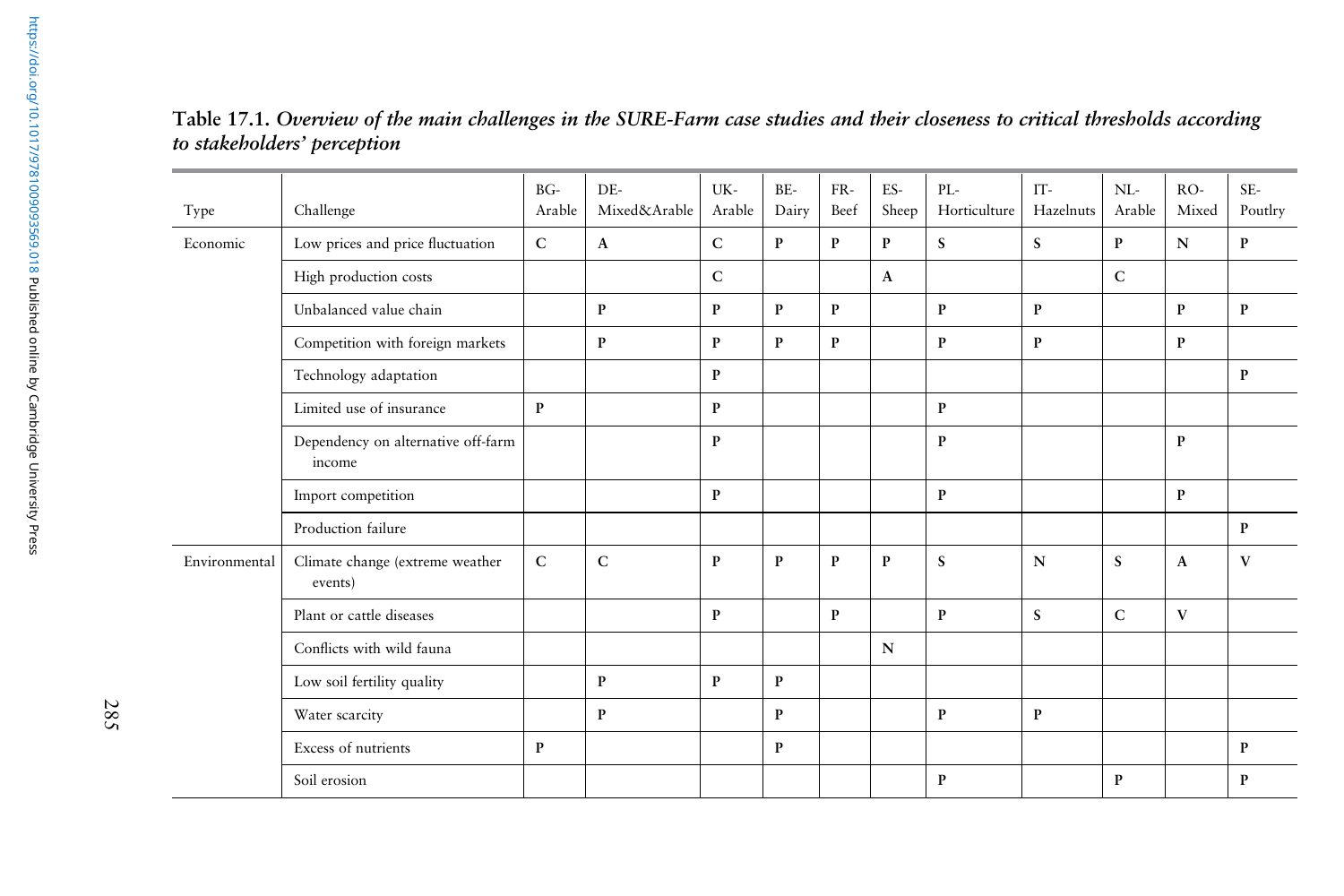| Type          | Challenge                                       | BG-<br>Arable | DE-<br>Mixed&Arable | UK-<br>Arable | BE-<br>Dairy | FR-<br>Beef  | ES-<br>Sheep | PL-<br>Horticulture | IT-<br>Hazelnuts | $NL-$<br>Arable | $RO-$<br>Mixed | SE-<br>Poutlry |
|---------------|-------------------------------------------------|---------------|---------------------|---------------|--------------|--------------|--------------|---------------------|------------------|-----------------|----------------|----------------|
| Social        | Depopulation/lack of labour                     | ${\bf C}$     | $\, {\bf p}$        | P             |              |              | $\mathbf{A}$ | S                   |                  |                 | $\mathbf{P}$   | $\mathbf P$    |
|               | Changing consumer preferences                   | $\mathbf{P}$  | $\mathbf{P}$        | $\mathbf{P}$  |              |              | A            | $\mathbf{P}$        |                  |                 |                | P              |
|               | Low attractiveness                              |               | A                   |               |              |              |              |                     |                  |                 |                |                |
|               | Poor infrastructure                             |               | $\mathbf{A}$        |               |              |              |              |                     |                  |                 |                |                |
|               | Change in technology                            |               |                     |               |              |              |              |                     |                  |                 |                | C              |
|               | Lack of successors                              | $\mathbf{P}$  | $\mathbf{P}$        | $\mathbf{P}$  |              | $\mathbf{P}$ | P            | $\mathbf{P}$        |                  |                 | P              | P              |
|               | High societal expectations                      | $\mathbf{P}$  | $\mathbf{P}$        |               | P            | $\mathbf P$  |              |                     |                  |                 |                |                |
|               | Poor quality of life                            |               | P                   |               |              |              | P            |                     |                  |                 |                |                |
| Institutional | Continuous change of laws and<br>regulations    | S             | S                   | $\mathbf{P}$  | $\mathbf{P}$ | $\mathbf{P}$ | P            | $\mathbf C$         | S                | $\mathbf C$     | $\mathbf{P}$   |                |
|               | Economic laws and regulations                   |               |                     | $\mathbf{A}$  |              |              |              |                     | S                |                 | S.             | A              |
|               | Environmental and animal welfare<br>regulations |               |                     | S             |              |              |              | P                   | $\mathsf{C}$     |                 | P              | A              |
|               | Complicated administrative<br>procedures        |               | P                   |               |              | P            |              | P                   |                  |                 |                | P              |
|               | Lack of long-term vision in policy              | $\mathbf{P}$  |                     | P             | $\mathbf{P}$ |              |              | P                   |                  |                 |                |                |
|               | High land prices                                |               | P                   |               | P            |              | P            |                     |                  |                 |                |                |

286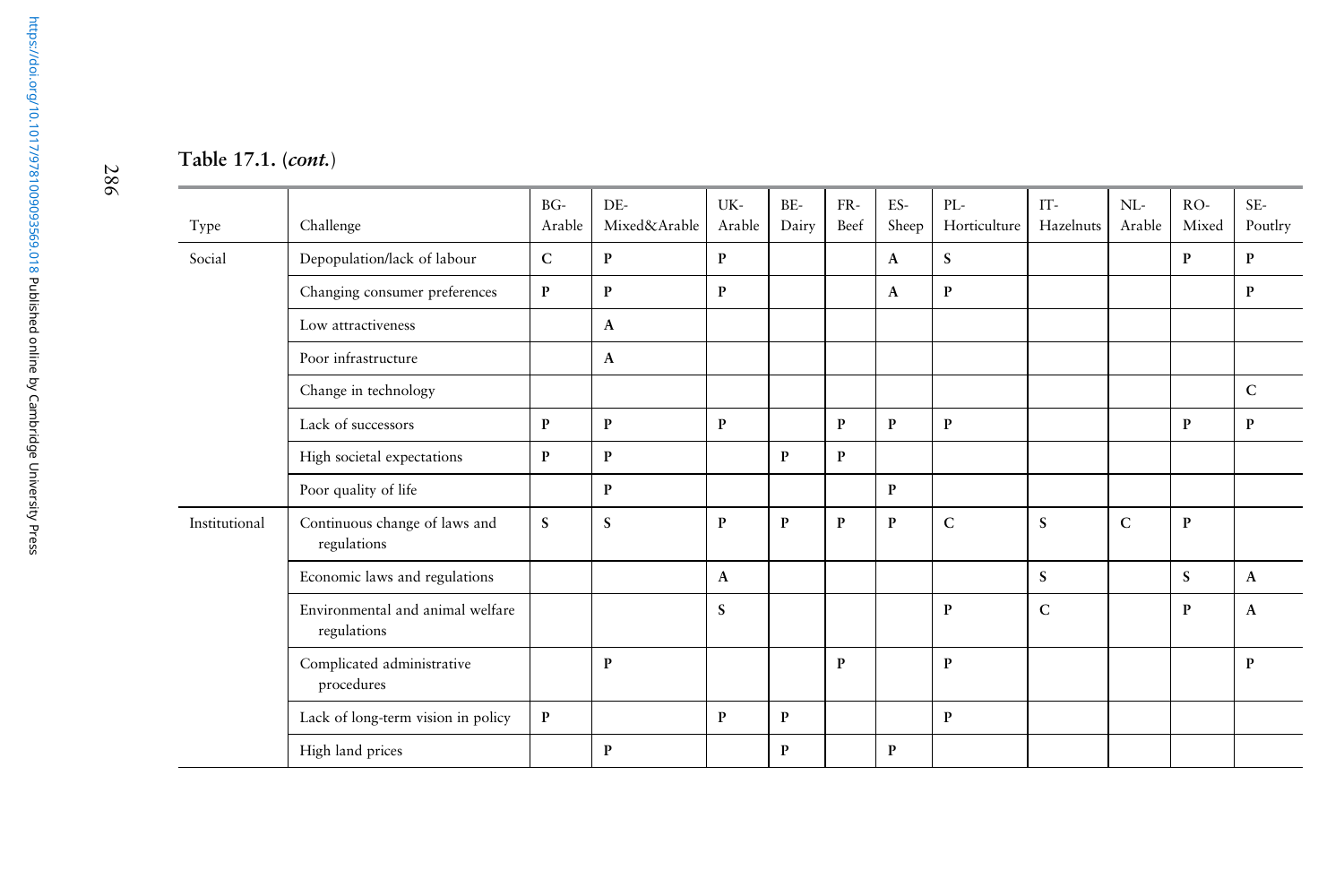| Agricultural trade and regulation             | $\mathbf P$ |  |  | D |  |  |
|-----------------------------------------------|-------------|--|--|---|--|--|
| Delay in rural development policies           |             |  |  |   |  |  |
| Brexit (uncertainty and loss of<br>subsidies) |             |  |  |   |  |  |
| Unequal aids distribution                     |             |  |  |   |  |  |

Empty cells indicate that the challenge is not perceived a major in the farming system. A "P" indicates the Presence of the challenge as major in the farming system, but its proximity to the threshold was not assessed by the stakeholders. Other letters indicate the level of proximity to thresholds as indicated by stakeholders, namely: Not close to critical threshold ("N"); Somewhat close to critical threshold ("S"); Close to critical threshold ("C"); At or beyond critical threshold ("A"). For BE-Dairy the relationships of challenges with critical thresholds were not assessed, for FR-Beef they were assessed with <sup>a</sup> desk study (i.e., without stakeholder involvement).

*Source*: Reidsma et al. (2019); Accatino et al. (2020); Paas et al. (2021c) and elaboration from chapter authors.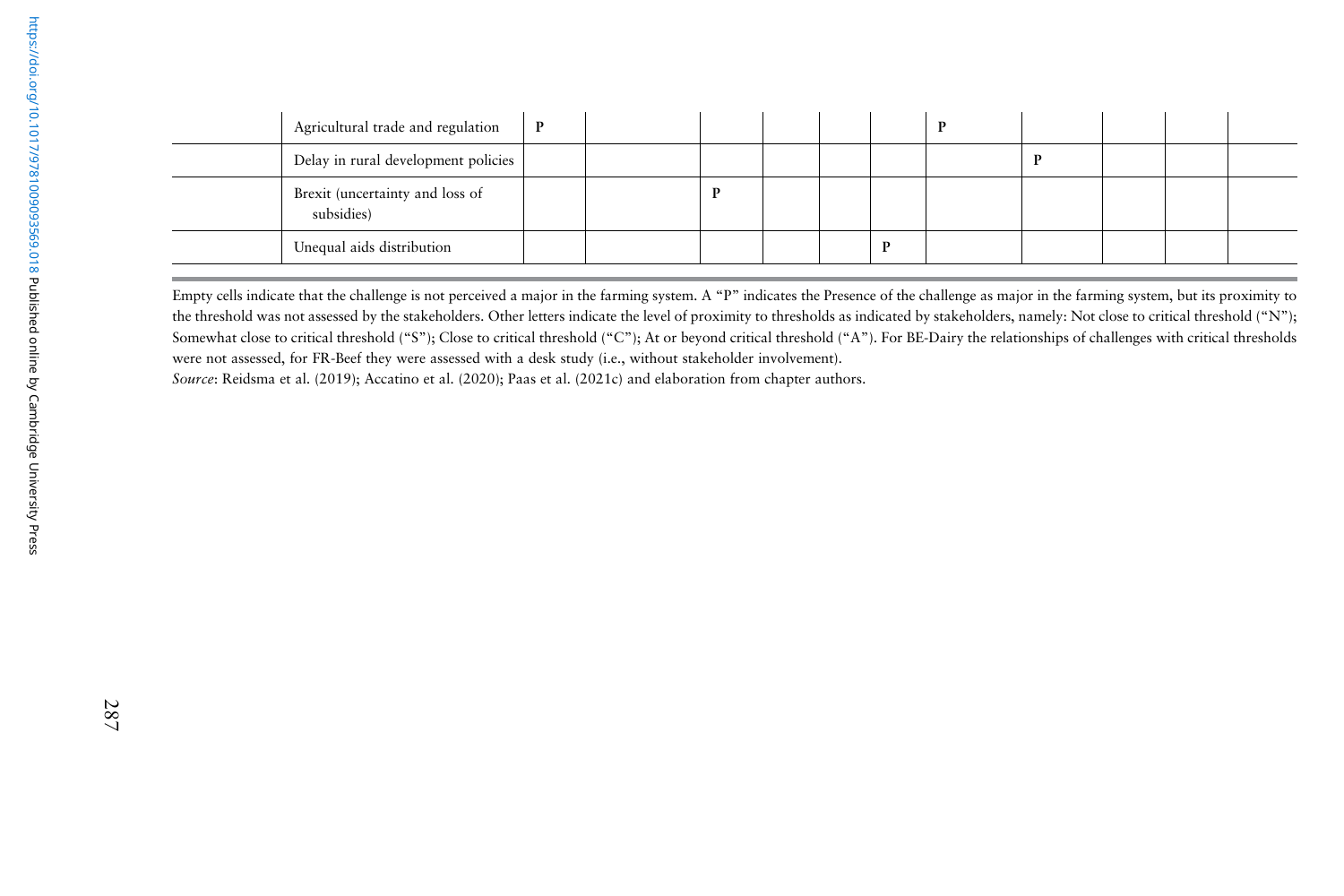productivity in extensive livestock, permanent, mixed, and arable systems; heat waves, harming chicken health and egg quality (SE-Poultry); and out-of-season frosts (PL-Horticulture). Stakeholders mentioned diseases as a major concern in both arable (especially NL-Arable and BG-Arable) and livestock systems (especially FR-Beef and DE-Arable&Mixed). Specific environmental challenges regarded, for example, conflicts with wild faunas (attack by wolves in ES-Sheep, although not close to critical threshold), excess of nutrients, soil erosion, low soil fertility, and water scarcity.

Social challenges regarded both internal (e.g., ageing of the farmers and difficulty to find successors) and external processes (high societal expectation about practices, social distrust, and changing of consumer preferences). The lack of successors was linked to the lack of attractiveness of farming (FR-Beef, ES-Sheep), because of high workload, unfavourable work-life balance, low attractiveness of the area, poor infrastructure (BG-Arable, ES-Sheep), poor cultural and social opportunities (DE-Arable&Mixed, even deemed at or beyond critical threshold). In BG-Arable, stakeholders pointed out the difficulty to transfer knowledge and technology: workers, due to ageing, might be reluctant to learn about new technologies. In RO-Mixed, young people often go abroad to work in the agricultural sector of western European countries. Some farming systems were subject to increasing public distrust regarding farming practices (FR-Beef ), with a special attention to animal welfare (SE-Poultry). In DE-Arable&Mixed some farmers showed their discomfort about the very high societal expectations. Changes in consumer preferences consisted, e.g., in the lowering of lamb meat consumption (ES-Sheep). For SE-Poultry, change in technology was mentioned as a challenge of concern (close to critical threshold).

Institutional challenges regarded strict regulations, the administrative and bureaucratic burden, and the frequent changes in the rules. Frequent changes in regulations were widely mentioned and considered at least somewhat close to critical threshold in four case studies (BG-Arable, DE-Mixed&Arable, PL-Horticulture, IT-Hazelnut, NL-Arable). Strict regulations were mentioned, e.g., in SE-Poultry especially in relation to animal welfare standards. Administrative and bureaucratic burden was perceived as a cost by farmers in terms of money and time. In IT-Hazelnut the inefficiencies in the regional system were mentioned to cause delays in the CAP payments; in PL-Horticulture, bureaucracy added complication in regard to the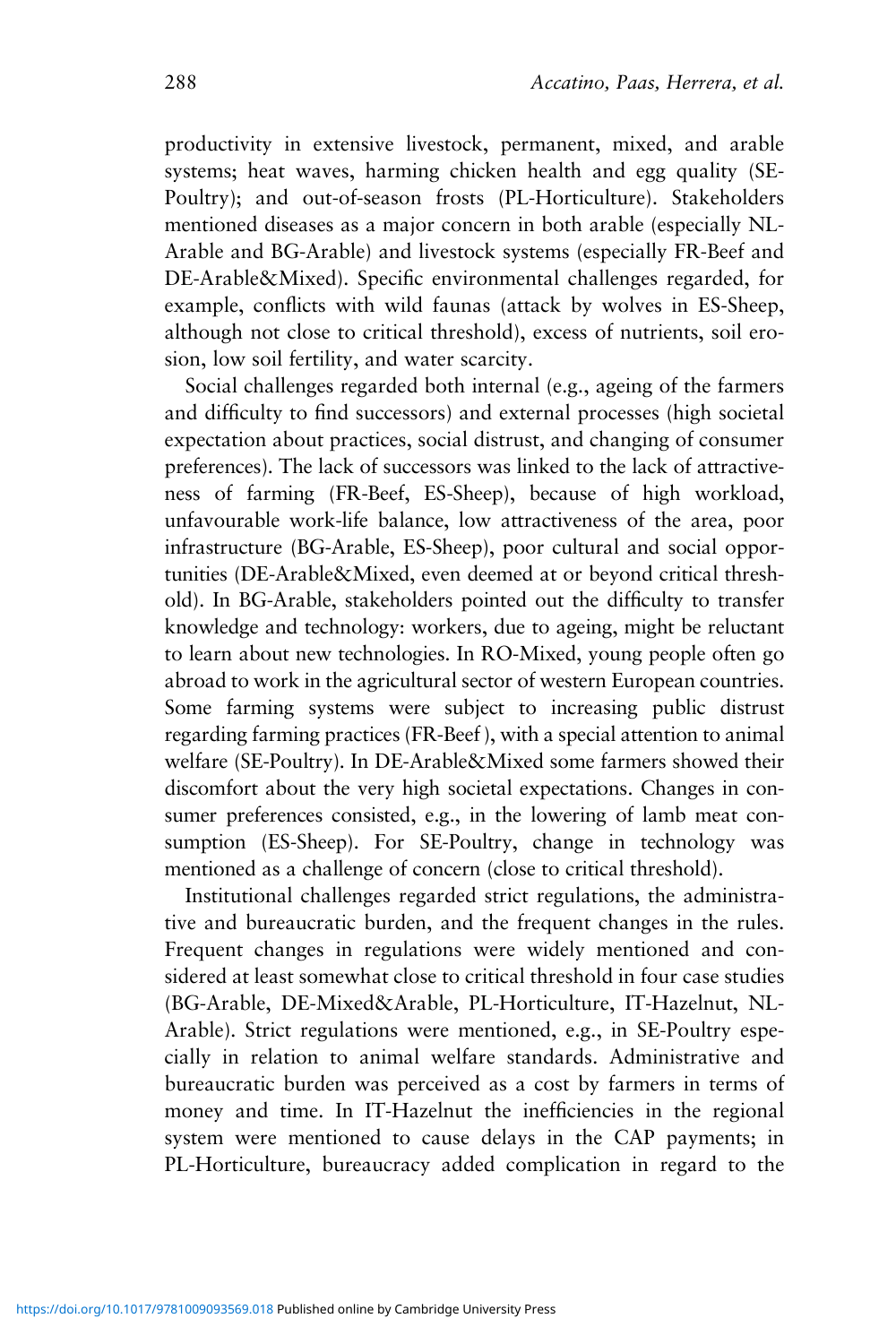many workers coming from Ukraine and agricultural land trade. For UK-Arable, the main institutional challenge was BREXIT, an overarching challenge bringing other issues such as uncertainty about the future regulations and loss of the EU subsidies.

#### **17.4 Functions of Farming Systems**

In this section we present the assessment of functions in current systems, the identification of alternative systems, and the performance of functions in alternative systems. Regarding these assessments we present the higher-level principles emerging from a comparison across all farming systems, occasionally discussing particularities of specific farming systems.

### *17.4.1 Functions in Current Systems*

Beyond the marked differences among case studies (Figure 17.1), we observed some common elements. First, in all case studies functions were perceived to have different performances and were assigned different importance. Second, stakeholders perceived food production to perform moderate to high in all case studies, while functions related to the social domain ('Quality of life' and 'Attractiveness of the area') performed consistently low to moderate. Two exceptions were observed in which policy changes led to lower economic viability and finally to lower food production: for ES-Sheep the decoupling of payments from production pushed non-land-owning farmers to rent hectares for maintaining payment rights; for PL-Horticulture the access to the EU provoked a lowering of product prices. Third, stakeholders tended to assign a higher importance to economic viability but, at the same time, they considered this function to perform poor to moderately. Exceptions were IT-Hazelnut and RO-Mixed: for IT-Hazelnut the reason was found in the high profitability of hazelnuts, produced in high quantities in the region. For RO-Mixed the reason was found in the subsidies, which covered an important share of costs in small farms.

Different relative performances were observed, across farming systems, among 'Food production'; 'Economic viability' and environment-related functions ('Natural resources' and 'Biodiversity and habitat'). In the arable systems the perceived performance of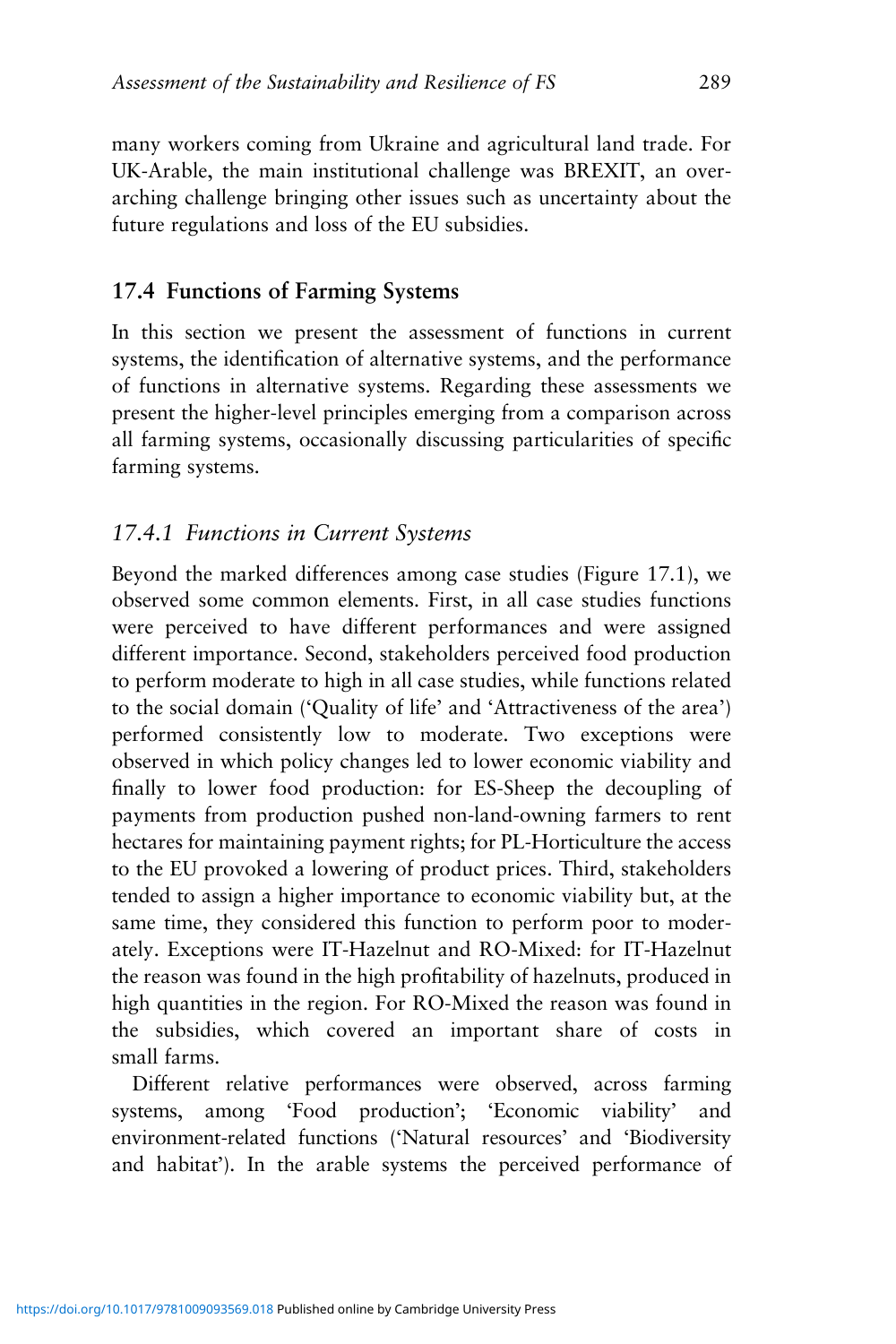

Performance

**Figure 17.1** Perceived performance and importance of functions as assessed by stakeholders in the SURE-Farm case studies. Perceived performance is indicated on both the x- and y-axis to allow comparability among functions within a case study (vertically), and among case studies for a function (horizontally). The radius of the circles is proportional to the importance assigned. *Source*: Elaborated from Reidsma et al. (2020b).

'Food production' and 'Economic viability' was on average higher than in other systems, while environment-related functions were perceived to perform lower. The studied arable systems of western Europe (NL-Arable, UK-Arable, DE-Arable&Mixed) have historically invested more in the improvement of food production and economic viability, than in the improvement of public functions. In BG-Arable, stakeholders stated that food production was generally perceived not compatible with the conservation of natural resources in general, and nature conservation was considered more under the responsibility of policy-making rather than being a farmers' goal. In other cases, both 'Food production' and environment-related functions performed relatively well. In RO-Mixed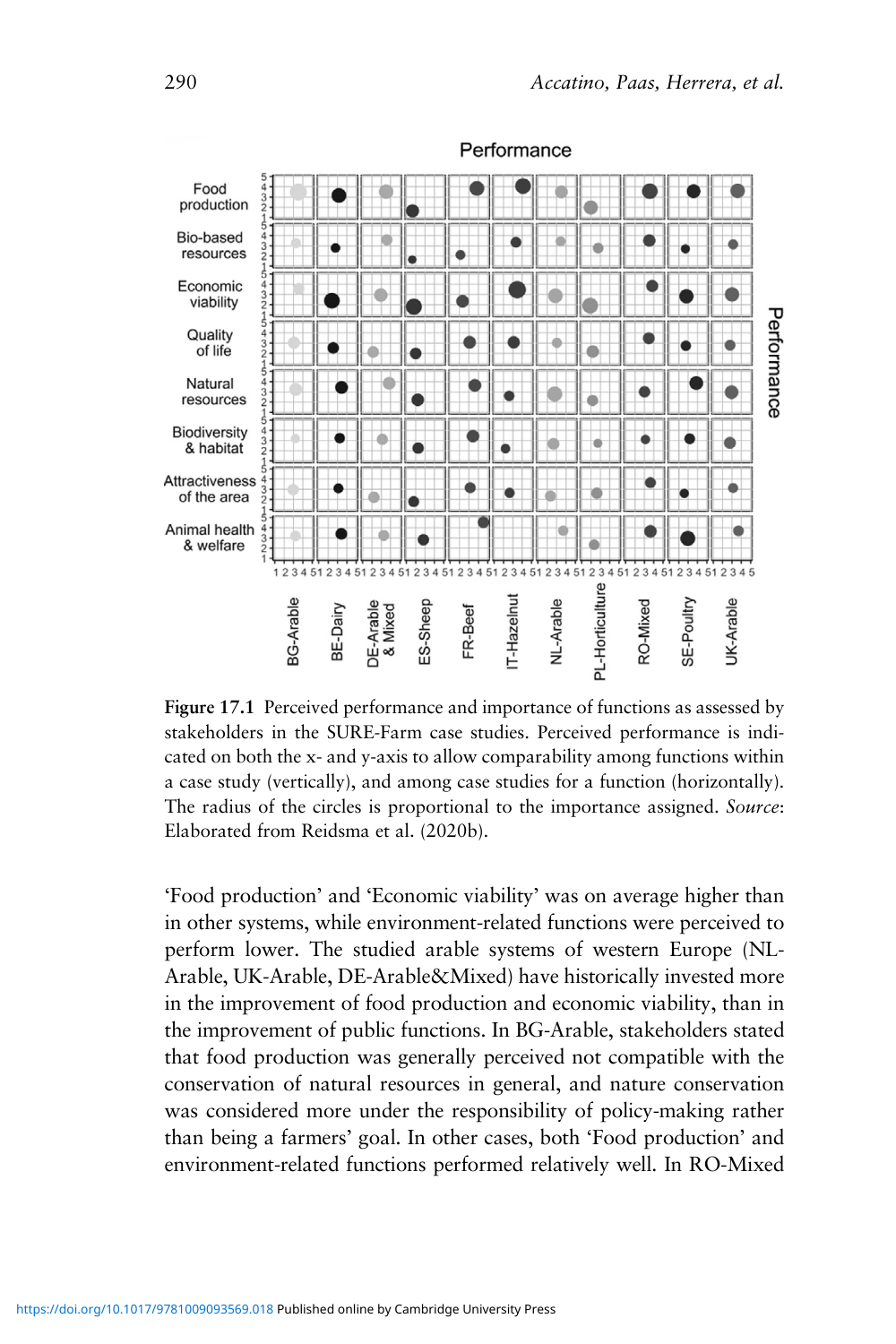this was favoured by the access of Romania to the EU in synergy with local policies and awareness about the importance of public goods. For FR-Beef the farming system is built upon a synergy between extensive beef production and maintenance of the landscape. In the ES-Sheep, the low performance of private functions, especially 'Food production', linked to the reduction of the number of sheep in the region, has decreased the contribution of the sector to nature conservation.

In our ecosystem service data assessment, we compared the multifunctionality of farming systems with the multifunctionality of their surrounding regions. We identified two groups: (i) farming systems that enriched the multifunctionality of the region providing a relatively rich array of ecosystem services and (ii) farming systems that were mostly focused on food production and reduced the diversity of ecosystem services provided in the region. Within group (i), IT-Hazelnut brought ecosystem services intrinsically connected to the presence of permanent crops (e.g., carbon storage, recreation potential); extensive livestock systems (ES-Sheep and FR-Beef ) provided ecosystem services related with recreation potential and, in the case of FR-Beef, also erosion control. Within group (ii), BG-Arable was formed by monocultures poor in habitat quality and decreasing organic matter in soils; RO-Mixed decreased most of the public goods of the surrounding region (especially carbon storage, pollutant removal, habitat quality); NL-Arable, PL-Horticulture, DE-Arable&Mixed removed public goods to the surrounding region already poorly multifunctional; and SE-Poultry was clearly disconnected from the surrounding region which was mostly occupied by forests; UK-Arable was classified into group (ii) according to data analysis, but in participatory workshops stakeholders reported practices aimed at increasing some ecosystem services, such as carbon sequestration (e.g., practices of no-tillage, cover crops).

Participatory workshops and the ecosystem service assessment provide complementary information. For FR-Beef and RO-Mixed the multifunctionality of ecosystem services is confirmed by stakeholder perception, while this is not the case for ES-Sheep. For SE-Poultry, stakeholders perceive good performance of 'Natural resources'; however, elaboration of data suggests a separation between the broiler system and the surrounding forest. In DE-Arable&Mixed, data indicate poor performance of ecosystem services, but from a local stakeholder perspective, the presence of mixed crop–livestock systems are argued to ensure the maintenance of natural resources. For IT-Hazelnuts the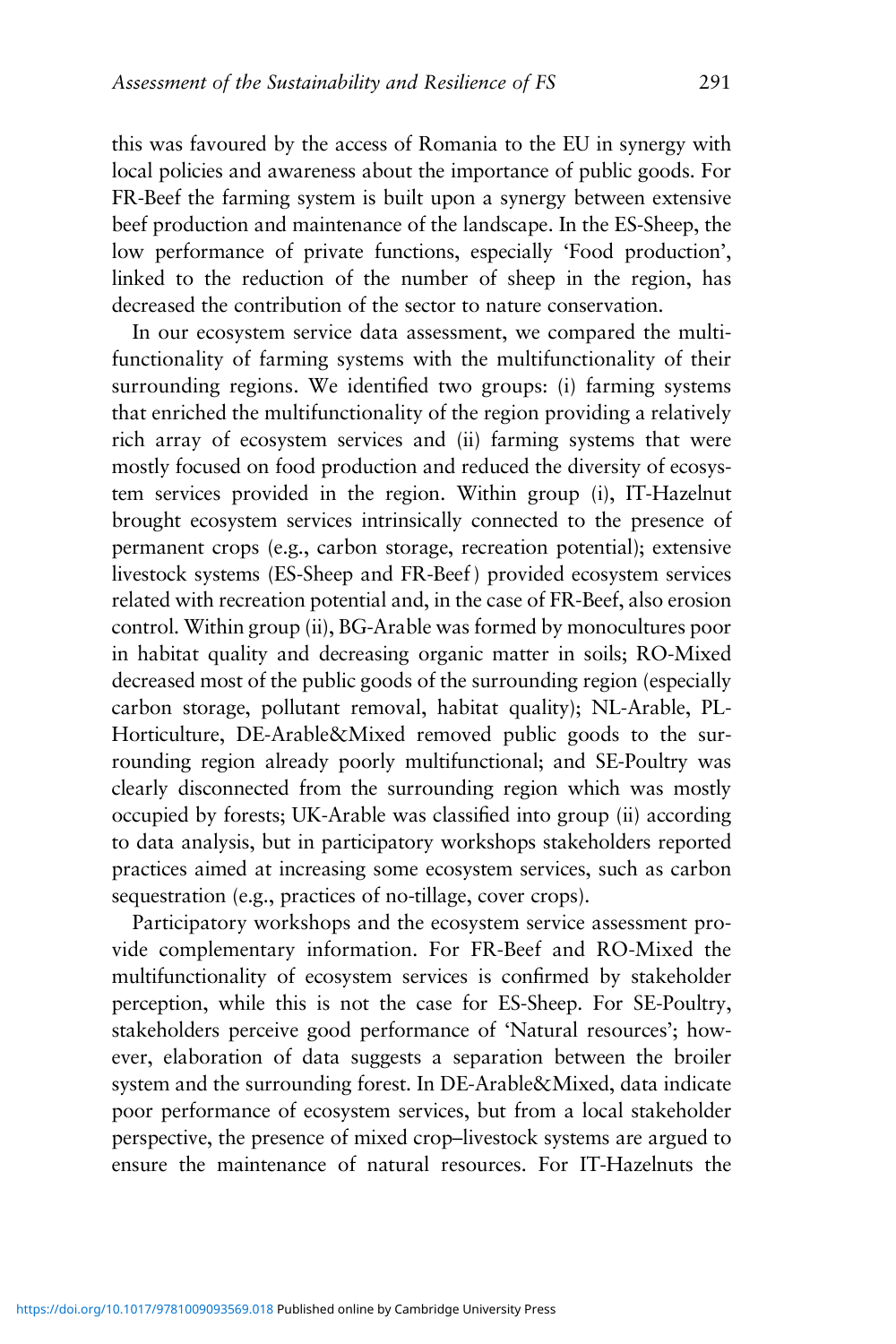system performs well with ecosystem services, but the intensive character of the system causes concerns among system actors. Results from the two methods align for PL-Horticulture and the arable systems. Overall, the participatory workshops provided information that is missing in satellite data about ecosystem services such as management practices that might contribute to ecosystem services provision.

#### *17.4.2 Alternative Systems*

For each farming system, three particular cases were considered in interaction with stakeholders: maintenance of the *status quo*, system decline when critical thresholds would be exceeded, and alternative systems for the future that could enhance sustainability and resilience. For each case study, at least one type of proposed alternative system was characterized by an increased use of technology. Examples are the investment in precision agriculture for NL-Arable, shelter farming in PL-Horticulture, technological innovation in IT-Hazelnut, use of robots in SE-Poultry, precision farming in BG-Arable, and advanced practices of pasture management in ES-Sheep. In many cases, the proposed alternative systems were related to organic and/or natureinclusive agriculture (NL-Arable, UK-Arable, DE-Arable&Mixed, RO-Mixed, PL-Horticulture, IT-Hazelnut) and enhancement of diversification such as diversification of crops in BG-Arable, development of alternative crops in NL-Arable and RO-Mixed, and the achievement of fodder self-sufficiency in SE-Poultry. Other alternative systems were mostly specific to case studies, such as different forms of collaborations within the farming system (BG-Arable, NL-Arable, RO-Mixed), the valorization of products (BG-Arable, IT-Hazelnut), improvement of the attractiveness of the region (DE-Arable&Mixed), and valorization of the products locally processed and transformed (IT-Hazelnut).

#### *17.4.3 Functions in Future Systems*

In case the *status quo* is maintained in the future, no significant improvements were expected in functions' performances and some function indicators were perceived to likely decrease, such as 'Quality of life' (UK-Arable) and 'Economic viability' (BE-Dairy, ES-Sheep). However, in some case studies (IT-Hazelnut, SE-Poultry, NL-Arable), a moderate improvement was expected for the functions that are already performing moderately to well (especially 'Food production').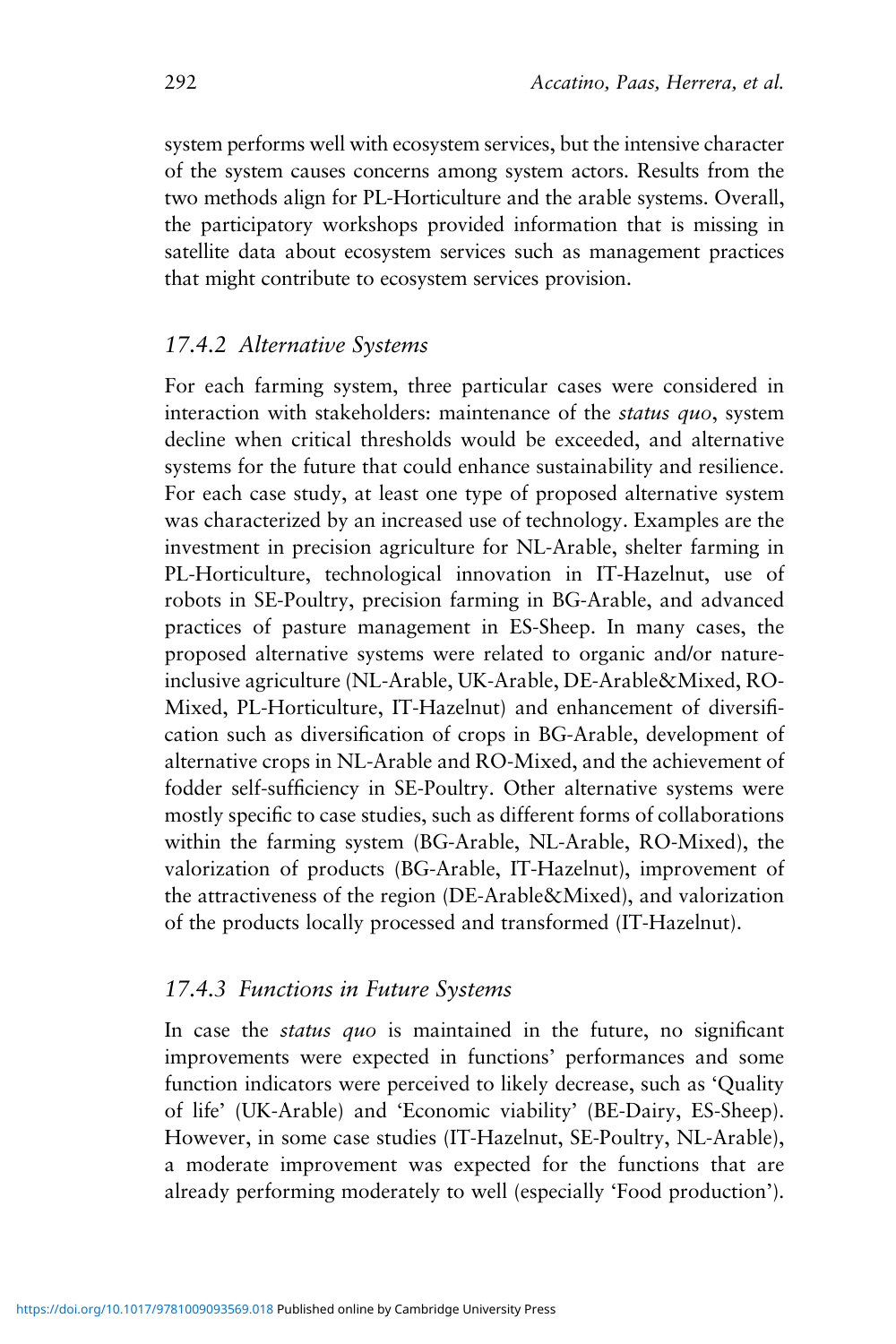Stakeholders indicated that when critical thresholds are exceeded, most of the functions might worsen their performance. The most critical function was 'Economic viability': it was seen as the most urgent to improve, as in the longer term it may cause lower 'Attractiveness of the area' and therefore decrease the availability of labor to realize 'Food production'. In regard to 'Natural resources', UK-Arable and NL-Arable were perceived close to thresholds concerning soil quality, which directly affects the production of food.

Function performances were perceived to be different depending on the alternative systems. Still, some commonalities were observed: (i) Stakeholders were aware of the existence of trade-offs, i.e., not all functions could be improved at the same time. (ii) In many alternative systems, food production was expected not to change or only moderately improve, meaning that this function was not targeted as a priority to improve. (iii) 'Economic viability' and, when discussed, also 'Other bio-based resources', 'Attractiveness of the area', 'Animal health & welfare' were often expected to improve from moderately to strongly; 'Natural resources' and 'Biodiversity & habitat' were often expected not to change or moderately improve.

#### **17.5 Generic Resilience in Farming Systems**

#### *17.5.1 Resilience Attributes and Capacities in Current Systems*

When linking the strategies implemented in the current systems to resilience attributes, we observed that 38% of the strategies positively contributed to the resilience attribute "Reasonably profitable" (Figure 17.2). Many strategies also contributed to "Building human capital", "Socially self-organized", "Infrastructure for innovation", "Response diversity", "Functional diversity" and "Coupled with local and natural capital (production)". There seems to have been a lack of attention for improving "Optimal redundancy of crops, nutrients, and water", and for the "Spatial heterogeneity at landscape level".

#### *17.5.2 Resilience Attributes and Capacities in Future Systems*

The strategies identified by stakeholders to reach alternative systems were relatively more focused on strengthening "coupled with local and natural capital", both regarding production and legislation. Strategies to improve these resilience attributes include improving soil quality, improving circularity, reducing inputs, using varieties adapted to local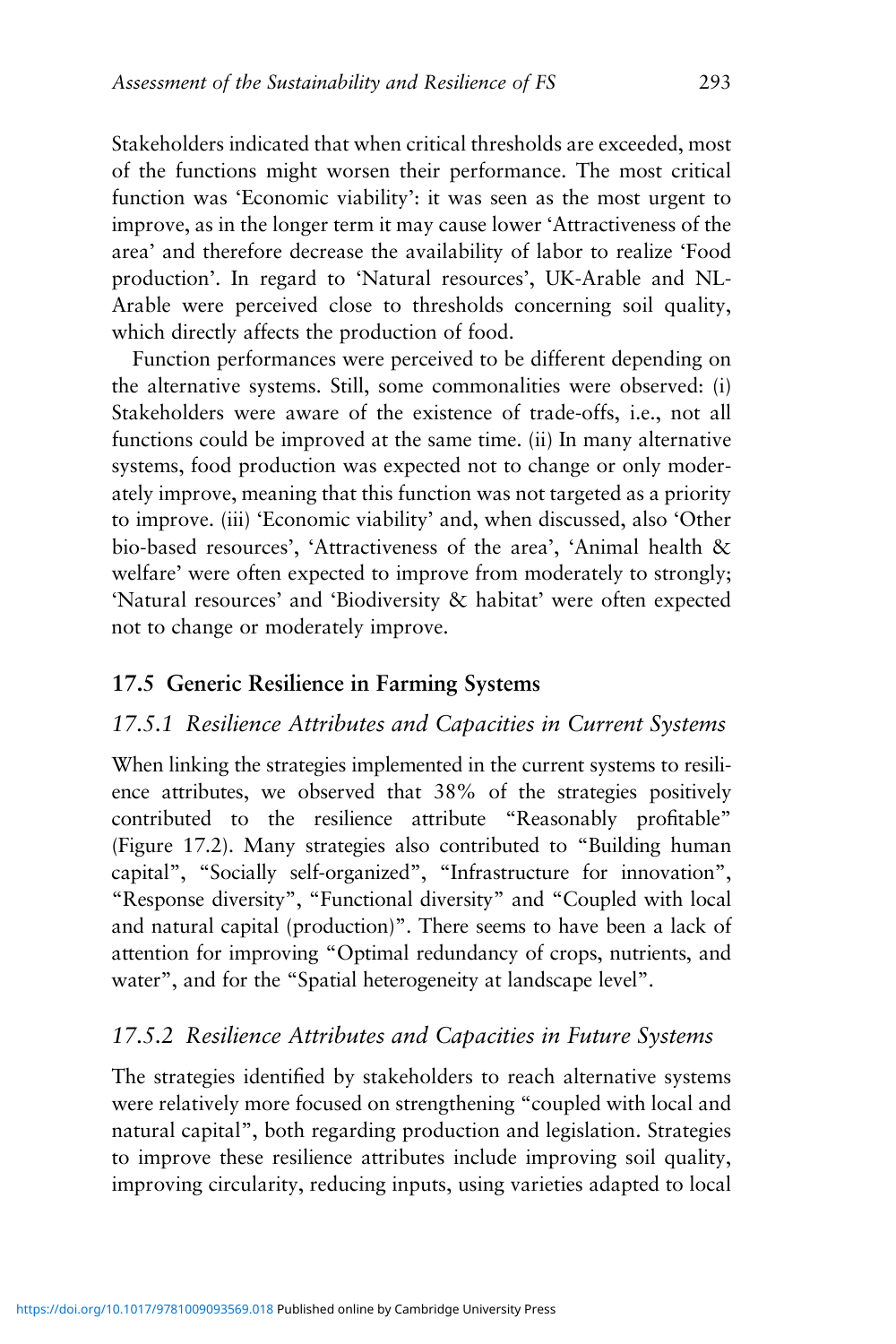

**Figure 17.2** The contribution to resilience attributes of the identified strategies implemented and proposed in farming systems. The darker line shows the ratio of (past) strategies implemented for current systems contributing to an attribute, and the lighted line the ratio of future strategies for alternative systems contributing to an attribute. Attributes are ordered, starting with the attribute to which most past strategies contributed (based on Reidsma et al., 2020a).

climatic conditions, local branding, and policies that support this. The following attributes were more often strengthened when compared to strategies already implemented: "diverse policies" (although on average not mentioned often), "coupled with local and natural capital (legislation)", "appropriately connected with actors outside of the farming system", "coupled with local and natural capital (production)", "functional diversity", and "ecologically self-regulated".

#### **17.6 Link among Functions and Resilience Attributes with System Dynamics**

Causal-loop diagrams confirmed an alignment among functions and resilience attributes with the same goals. For instance, an improvement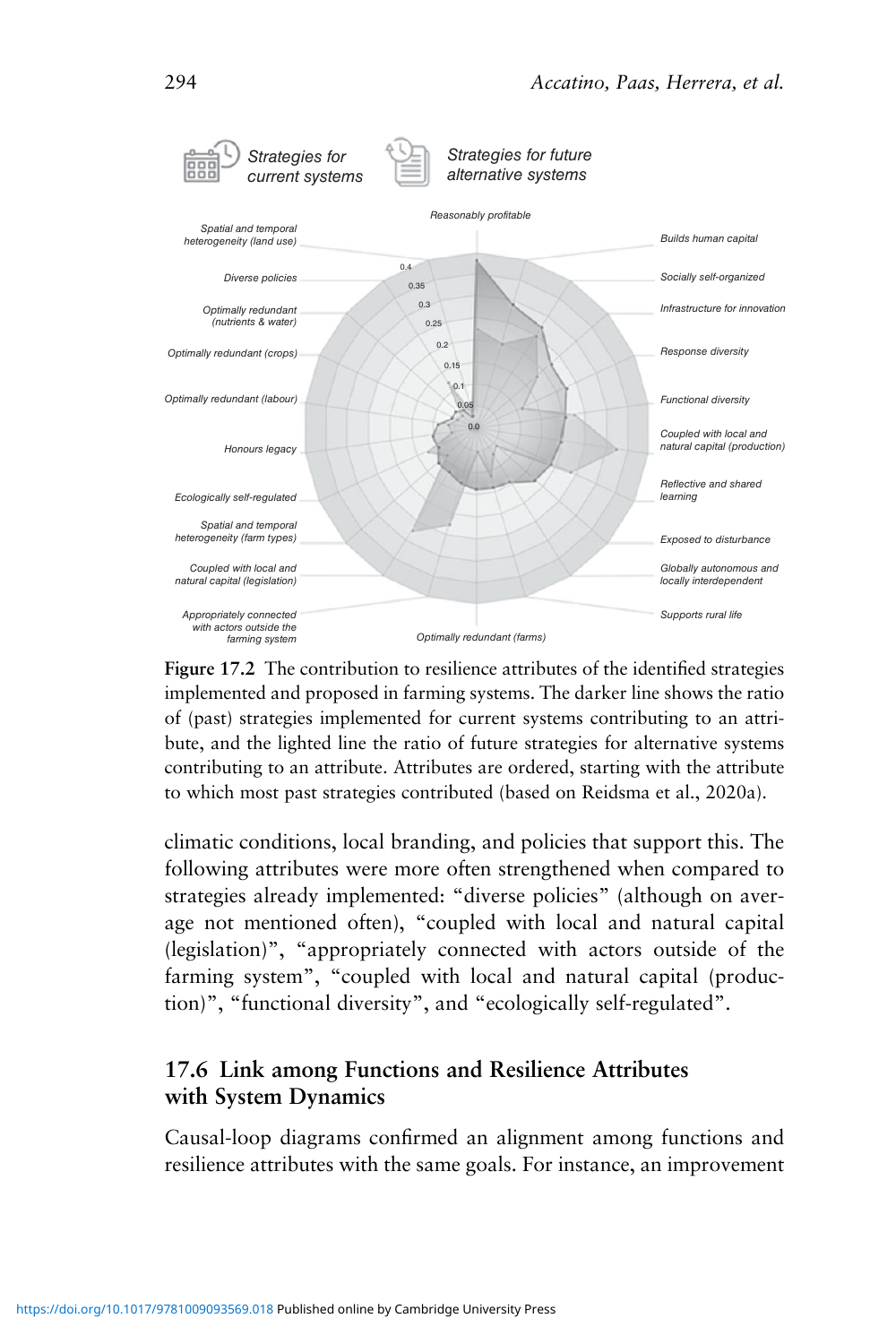

**Figure 17.3** A causal loop diagram showing how economic, social, and environmental functions and attributes are related. An R refers to reinforcing and a B to balancing feedback loop. *Source*: Reidsma et al. (2020a).

of economic functions mainly enhanced "reasonably profitable", and social functions enhanced "supports rural life". Some cross-dimension relationships were observed. For example, "reasonably profitable" would benefit not only economic functions but also social and environmental functions (R1 in Figure 17.3). Similarly, "building human capital" would benefit not only social functions but also economic and environmental functions (R2 and R3 in Figure 17.3). However, economic functions could harm "Supports rural life" and "Spatially and temporally heterogeneity" (B1 in Figure 17.3).

#### **17.7 Insights from the Integrated Resilience Assessment of Current and Future Systems**

We explored the linkage between resilience and sustainability. Insights from our analysis showed that current systems are on average characterized by poor to moderate resilience and poor to moderate sustainability, whereas visions for future systems enhance the role of sustainability as a condition for achieving resilience.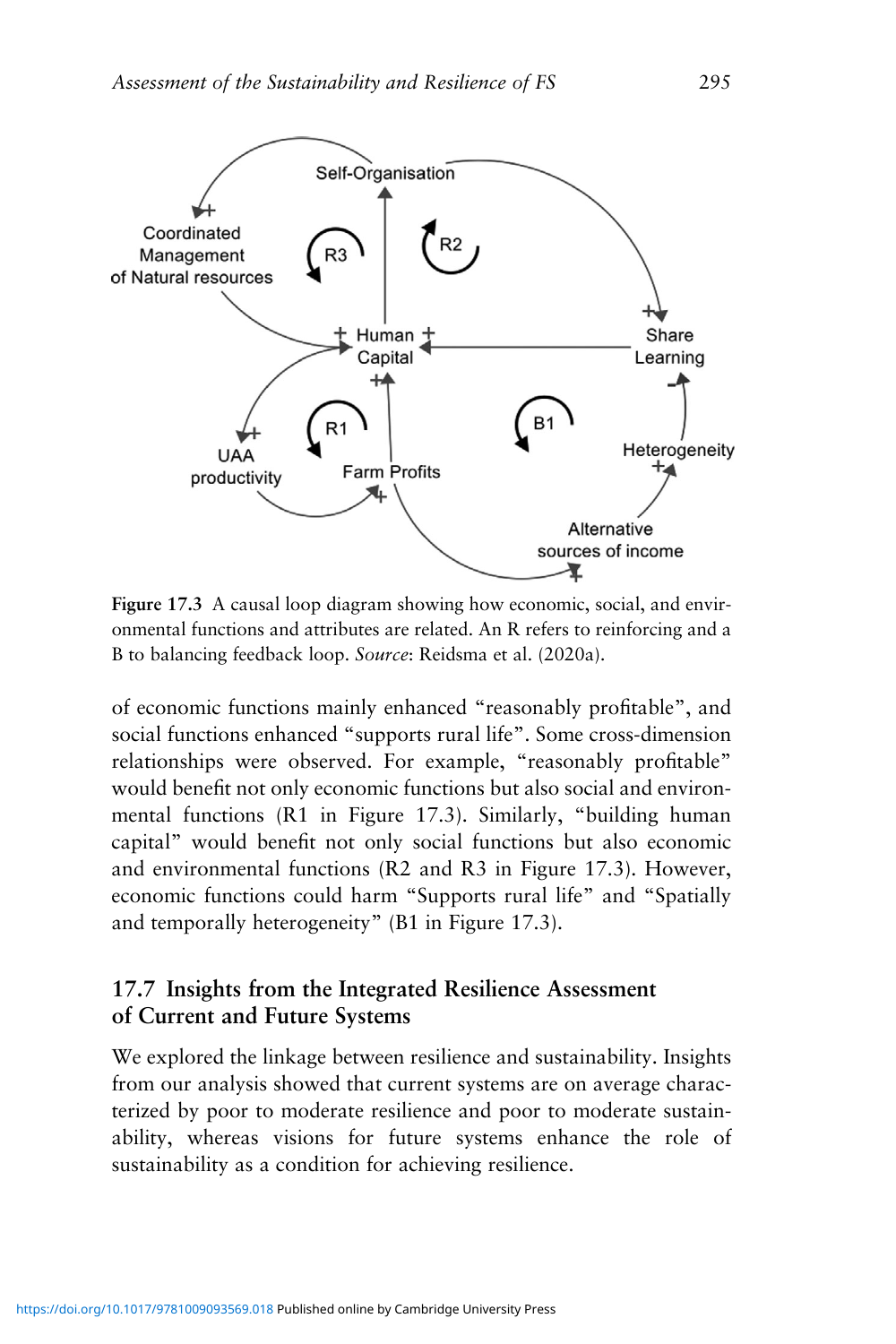#### *17.7.1 Sustainability Dimensions Are Currently Not Addressed in a Balanced Way*

Our assessment revealed that the main focus of our case studies was on food production, whereas other environmental, economic, and social functions were often overlooked. Strategies implemented in the past revealed that much attention was given to the attribute "reasonably profitable": while this led to an increase in food production, it did not improve economic viability for the farmers. The strategies ensured a certain robustness in the past, but economic viability remained close to perceived critical thresholds in many farming systems. The need to ensure economic viability induces myopia among farming system actors, as long as performance in the environmental and social domain is considered to be acceptable.

### *17.7.2 Lack of Sustainability Corresponds to a Lack of Resilience*

Insights from our assessment suggested that the unbalanced attention to sustainability dimensions corresponds to poor resilience. First, according to stakeholders' input, the *status quo* is not resilient: if it is maintained for the future, most functions would likely not improve or deteriorate; in the case of exceeding critical thresholds, most functions are expected to strongly worsen. Second, in a current situation where sustainability dimensions are not equally addressed, challenges are currently present and most of them are close to critical thresholds (Table 17.1). The existence of common challenges raises concern about the resilience of European agriculture: current farming systems are under stress. Above all, economic issues are perceived as extremely critical by stakeholders. In addition, some of the challenges are internally generated (e.g., lack of successors and workforce), meaning that the current configurations generate problems. Third, the system dynamics analysis assessed that focusing on production and economic functions would erode resilience attributes.

## *17.7.3 Sustainability and Resilience for the Future*

The view of stakeholders for future systems was clearly characterized by a joint improvement of sustainability and resilience, especially in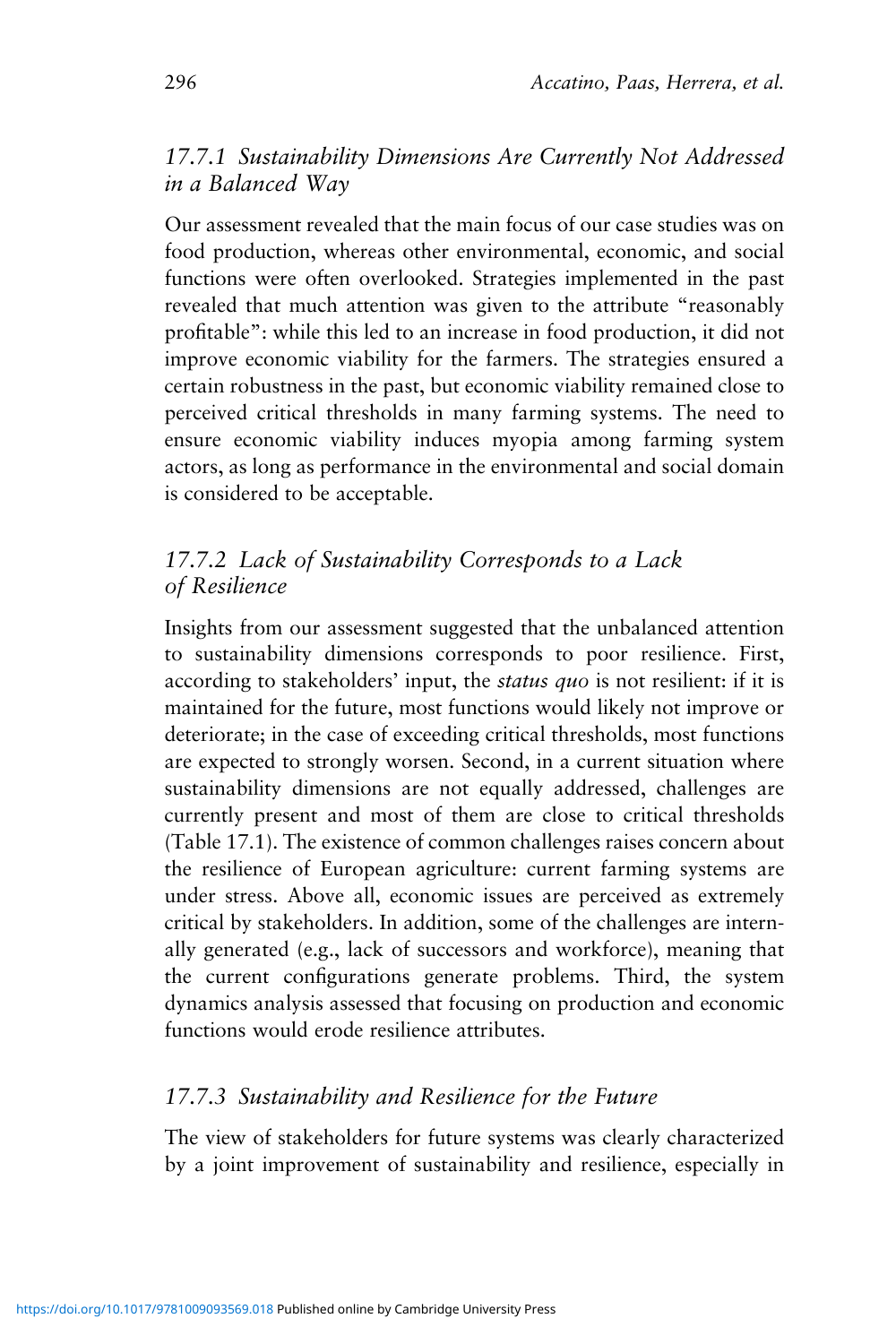regard to environmental and social aspects. The analysis performed with system dynamics showed that functions promote resilience attributes and *vice versa*. This suggests that there are pathways towards the joint improvement of sustainability and resilience. In the literature some studies highlighted the linkage among environmental and social functions and resilience. According to Altieri et al. (2015), resilience to extreme climate events is higher for systems that integrate ecological processes in their configuration and practices via, e.g., diversification, polycultures, crop-livestock systems, and organic soil management. Concerning the social component, studies highlight the importance of, e.g., creating a learning environment, enhancing the capacity of community self-organization (Berkes, 2007), and ensuring a good quality of life (Darnhofer, 2010) to promote resilience.

### **17.8 Improving the Sustainability and Resilience of European Farming Systems**

We cannot consider farming systems as places for food production only. This is recognized in the literature (see Darnhofer et al., 2010), in our SURE-Farm approach, and also by the stakeholders involved in our study. Local stakeholders showed awareness about the importance of all the aspects of sustainability for promoting resilience. The functions enhanced in future systems were first of all economic viability, but also attractiveness of the region, natural resources and biodiversity, habitat quality, and animal welfare. The enhancement of resilience attributes such as "coupled with the local and natural capital" and "ecologically self-regulated" in future systems showed the importance of integrating ecosystem services into farm management.

Our assessment suggested that economic problems hinder the promotion of sustainability and resilience (Reidsma et al., 2020b). Although farmers are exposed to both economic and social challenges, they assigned a high importance to the function "Economic viability" and a low importance to social functions ("Attractiveness of the area" and "Quality of life"), revealing that economic issues are perceived as most urgent. Helping farmers with economic problems is therefore surely recommendable, but in the light of our findings also very challenging. The analysis of the challenges points out that all farming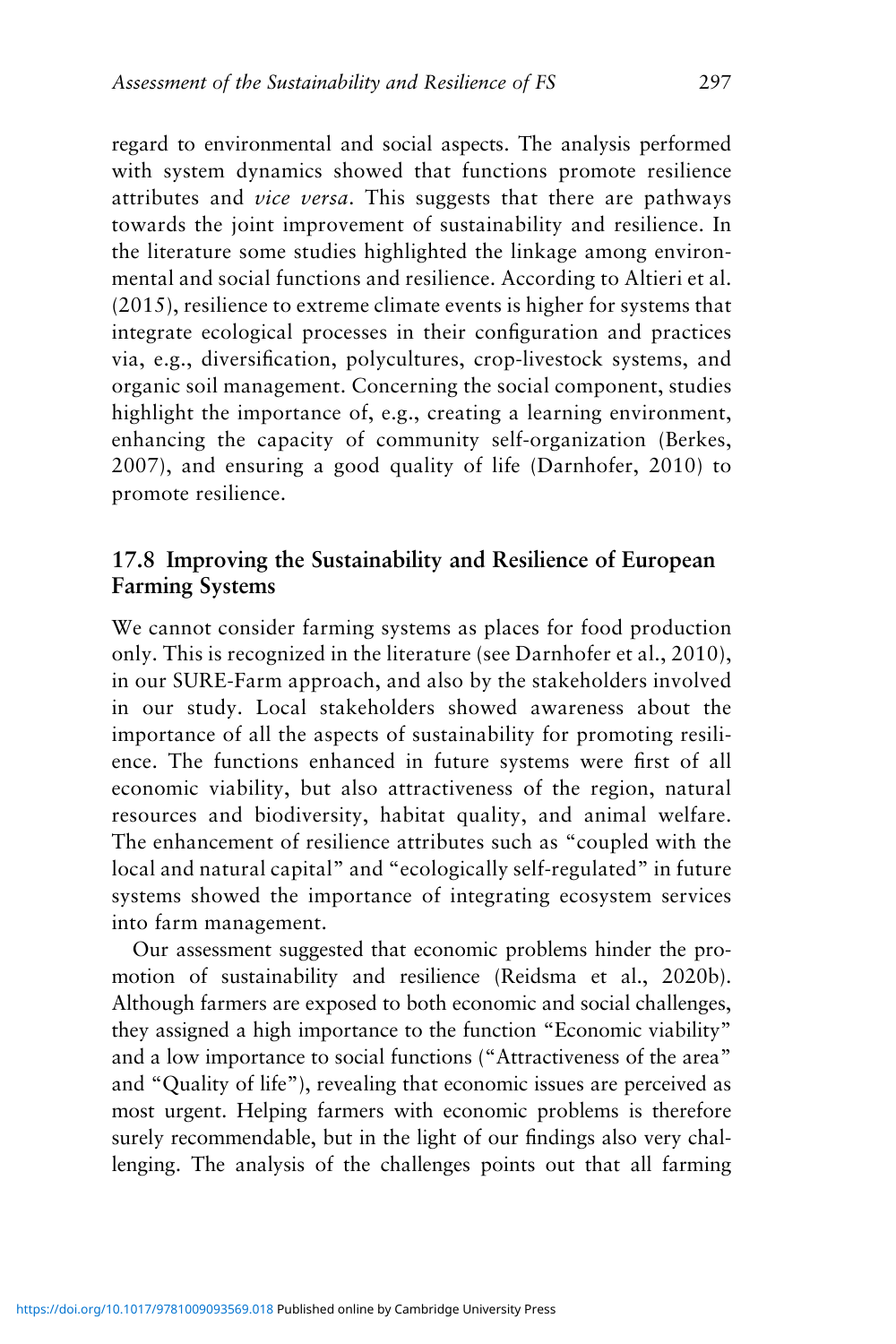systems experience economic problems, but these have different context-specific origins and are ruled by different mechanisms. It is important to design diagnosis tools that monitor specific farming systems and study value chains, effects of subsidies, and other elements that might be important factors that help explain the low profitability of farming. When the burden of low profitability is removed, farmers are expected to be able to change their view from short-term to longterm and promote local solutions aimed at improving environmental and social aspects (Darnhofer, 2010).

Climate change was highlighted as a serious challenge, assuming different forms in the different case studies. Insurance schemes mostly provide only a temporary solution, without really transforming the system. Resilience-thinking and a number of resilience attributes enhanced in the alternative systems proposed by stakeholders suggest that promoting ecosystem services and nature-based solutions can make farming systems more robust to climate change (see also Altieri et al., 2015). For all of this, research needs to be supported and accelerated, as well as the spread of innovation practices (Herrero et al., 2020).

To cope with societal issues, it is of course of primary importance to promote practices among farmers that meet the consumer expectations, are environment-friendly and good for society. In this regard, we especially mention the continuous improvement of animal welfare, which is at the core of both consumer and producer values, even if our analysis denoted different perceptions about the performance of this function. Initiatives should promote communication and dialogue with the civil society. Moreover, some action should be taken to improve the attractiveness of the areas and of farming. Last but not least, the institutional context was often seen as a source of stress for farmers. Strict regulations, frequently changing regulations, excessive administrative burden are all things that can be directly addressed by governments and policy-makers.

#### **17.9 Conclusion**

We aimed at identifying factors that promote resilience and sustainability of farming systems, focusing on the link between the two. Our results show that sustainability and resilience are related and strengthening their link improves both. In the current systems,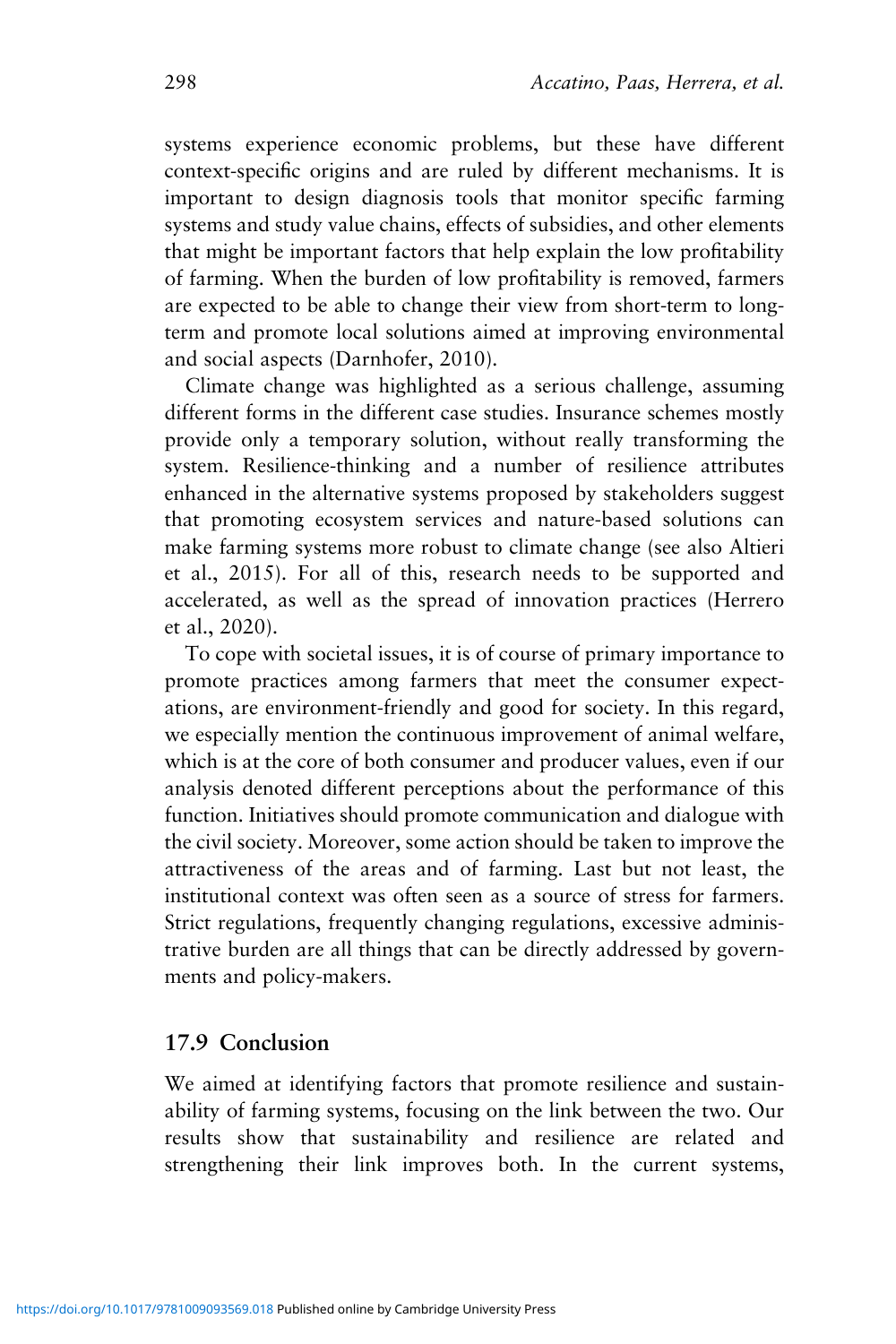strategies were mainly focused on increasing economic functions, leading to trade-offs in the environmental and social domain. For the future of European farming, systems resilience can be improved when synergies are searched, identified, and enhanced, so that environmental, economic, and social aspects can sustain one another.

#### **References**

- Accatino, F., Paas, W., Herrero, H., et al. 2020. D5.5 Impacts of future scenarios on the resilience of farming systems across the EU assessed with quantitative and qualitative methods. Sustainable and resilient EU farming systems (SURE-Farm) project report, EU Horizon 2020 Grant Agreement No. 727570.
- Altieri, M. A., Nicholls, C. I., Henao, A. and Lana, M. A. 2015. Agroecology and the design of climate change-resilient farming systems. *Agronomy for Sustainable Development* 35, 869–890.
- Berkes, C. 2007. Understanding uncertainty and reducing vulnerability: Lessons from resilience thinking. *Natural Hazards* 41, 283–295.
- Cabell, J. F. and Oelofse, M. 2012. An indicator framework for assessing agroecosystem resilience. *Ecology and Society* 17, 18.
- Daily, G. C. (ed.). 1997. *Nature's Services*, vol. 3. Washington, DC: Island Press.
- Darnhofer, I. 2010. Strategies of family farms to strengthen their resilience. *Environmental Policy and Governance* 20, 212–222.
- Darnhofer, I., Fairweather, J. and Moller, H. 2010. Assessing a farm's sustainability: Insights from resilience thinking. *International Journal of Agricultural Sustainability* 8, 186–198.
- Fischer, J., Gardner, T. A., Bennett, E. M., et al. 2015. Advancing sustainability through mainstreaming a social-ecological systems perspective. *Current Opinion in Environmental Sustainability* 14, 144–149.
- Herrera, H., Kopainsky, B., Appel, F., et al. 2018. D5.1 Impact assessment tool to assess the resilience of farming systems and their delivery of private and public goods Sustainable and resilient EU farming systems (SURE-Farm) project report, EU Horizon 2020 Grant Agreement No. 727570.
- Herrero, M., Thornton, P. K., Mason-P'Croz, D., et al. 2020. Innovation can accelerate the transition towards a sustainable food system. *Nature Food* 1, 266–272.
- Kinzig, A. P., Ryan, P., Etienne, M., et al. 2006. Resilience and regime shifts: Assessing cascading effects. *Ecology and Society* 11, 20.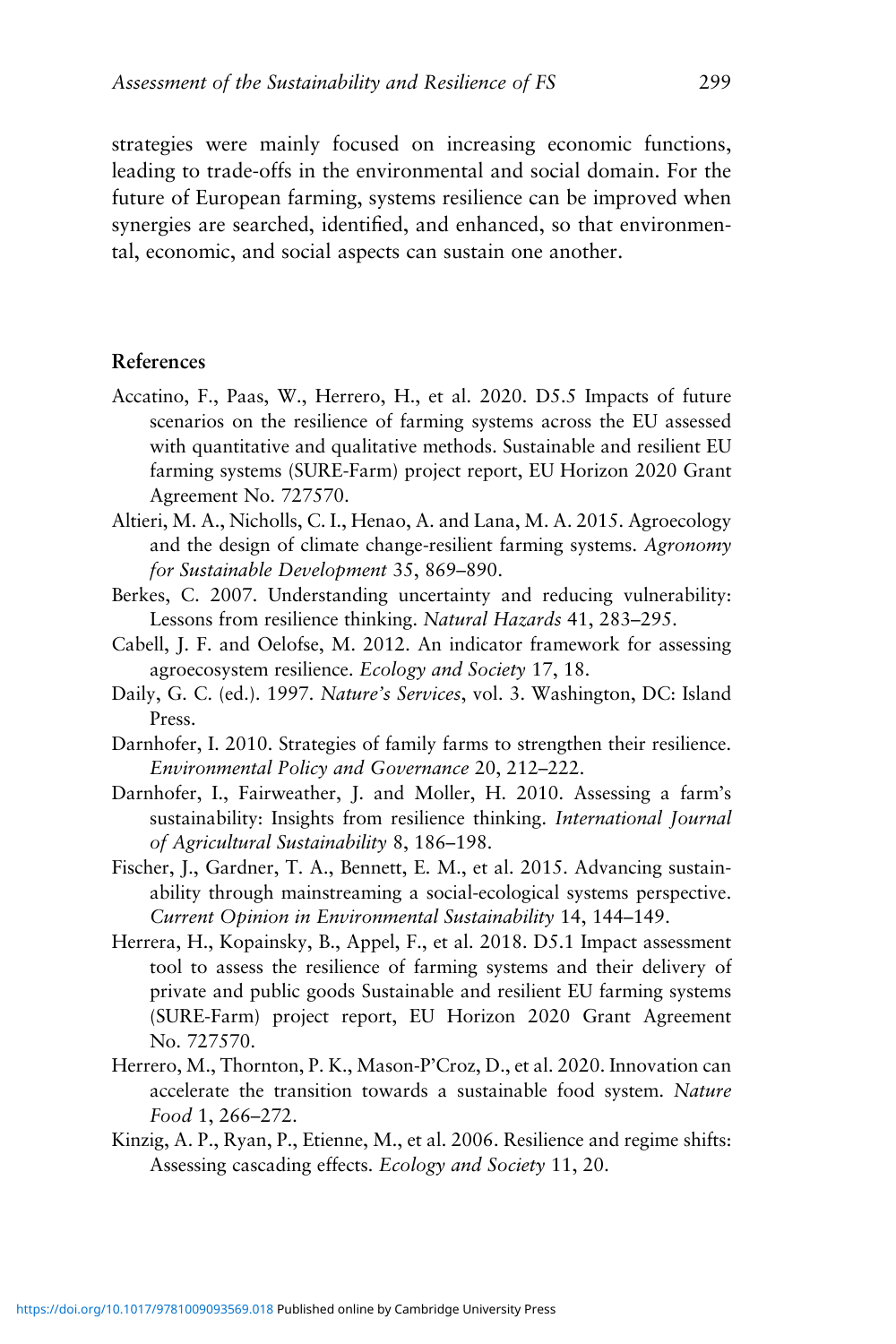- Lebacq, T., Baret, P. V. and Stilmant, D. 2013. Sustainability indicators for livestock farming. A review. *Agronomy for Sustainable Development* 33, 311–327.
- Maes, J., Fabrega, N., Zulian, G., et al. 2015. Mapping and assessment of ecosystems and their services: Trends in ecosystems and ecosystem services in the European Union between 2000 and 2010. Luxembourg: Publications Office.
- Meuwissen, M. P. M., Feindt, P. H., Spiegel, A., et al. 2019. A framework to assess the resilience of farming systems. *Agricultural Systems* 176, 102656.
- Paas, W., Accatino, F., Antonioli, F., et al. 2019. D5.2 Participatory impact assessment of sustainability and resilience of EU farming systems. Sustainable and resilient EU farming systems (SURE-Farm) project report. EU Horizon 2020 Grant Agreement No. 727570.
- Paas, W., Coopmans, I., Severini, S., van Ittersum, M., Meuwissen, M. and Reidsma, P. 2021a. Participatory assessment of sustainability and resilience of three specialized farming systems. *Ecology and Society* 26, 2.
- Paas, W., San Martín, C., Soriano, B., van Ittersum, M. K., Meuwissen, M. P. M. and Reidsma, P. 2021b. Assessing future sustainability and resilience of farming systems with a participatory method: A case study on extensive sheep farming in Huesca, Spain. *Ecological Indicators* 132, 108236.
- Paas, W., Accatino, F., Bijttebier, J., et al. 2021c. Participatory assessment of critical threshold for resilient and sustainable European farming systems. *Journal of Rural Studies* 88, 214–226. [https://doi.org/10](https://doi.org/10.1016/j.jrurstud.2021.10.016) [.1016/j.jrurstud.2021.10.016](https://doi.org/10.1016/j.jrurstud.2021.10.016)
- Reidsma, P., Spiegel, A., Paas, W., et al. 2019. D5.3 Resilience assessment of current farming systems across the European Union. Sustainable and resilient EU farming systems (SURE-Farm) project report, EU Horizon 2020 Grant Agreement No. 727570.
- Reidsma, P., Paas, W., Accatino, F., et al. 2020a. D5.6 Impacts of improved strategies and policy options on the resilience of farming systems across the EU Sustainable and resilient EU farming systems (SURE-Farm) project report, EU Horizon 2020 Grant Agreement No. 727570.
- Reidsma, P., Meuwissen, M. P. M., Accatino, F., et al. 2020b. How do stakeholders perceive sustainability and resilience of EU farming systems? *EuroChoices* 19, 18–27.
- Richardson, G. P. 2011. Reflections on the foundations of system dynamics. *System Dynamics Review* 27, 219–243.
- Rotmans, J. and van Asselt, M. 1996. Integrated assessment: A growing child on its way to maturity. *Climatic Change* 34, 327–336.
- Schader, C., Baumgart, L., Landert, J., et al. 2016. Using sustainability monitoring routine (smart) for the systematic analysis of trade-offs